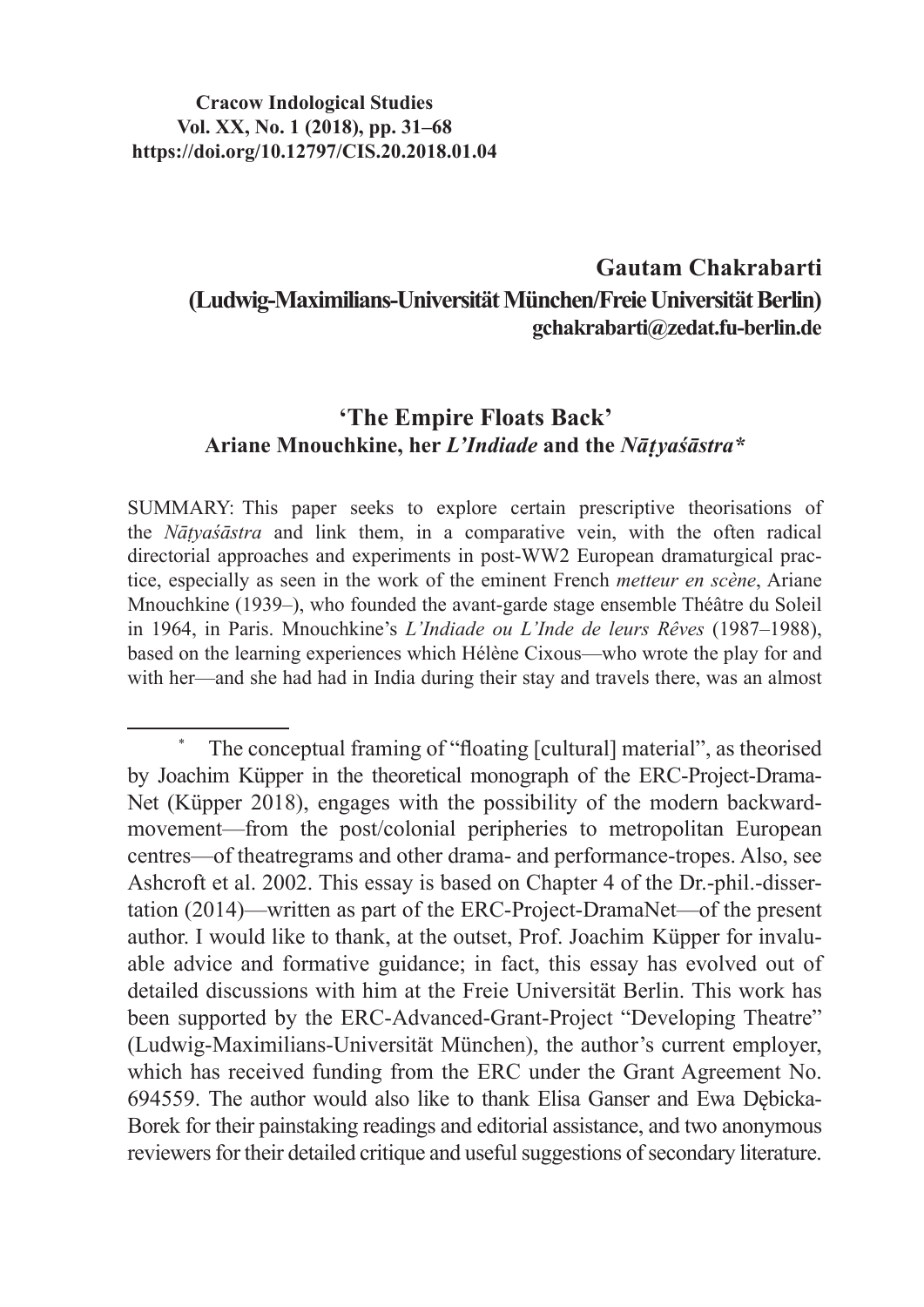ground-breaking exploration of Indic motifs and stagement-configurations. The play will be viewed here from the perspective of 'total theatre', as also envisaged in the *Nāṭyaśāstra*. Finally, this paper will also seek to engage with theatrical and ritual boundaries in Mnouchkine's work by looking at the reception of Indic forms of ritual-theatre in *L'Indiade*.

KEYWORDS: *Nāṭyaśāstra*, Ariane Mnouchkine, *L'Indiade*, Hélène Cixous, total theatre, hybridity, Théâtre du Soleil, ritual-theatre, Partition of India

## **Introduction**

In her thought-provoking work on the French drama that resulted from and, in turn, characterised the French *engagement* with their limited colonial possessions in India, *Widows, Pariahs and Bayadères: India as Spectacle* (Mehta 2002), Binita Mehta builds upon and extends Edward Said's discursive articulation of 'Orientalism'. Taking care to address the latter's much criticised overlooking of the heterogeneity embedded within the concept, she seeks to "demonstrate that theatre was more than just a metaphor. An India was literally created onstage for the enjoyment of the West" (*ibid*.: 35). Her primary conclusion in this book seems to revolve around the problematisation of the entire notion of performative border-crossings. She deploys analytical paradigms that call into question the reductive trajectories of submerging substantive differences between former colonising Self-images and their colonised Others. She further argues for the possibility of divergent cultures to successfully negotiate those facets of "intercultural collaboration [that lead to] the homogenization of cultures rather than the preservation of cultural differences" (*ibid.*: 215). Thus, while "[s]ome critics believe that the creation of a truly global theater is utopian" (*ibid.*), Mehta seems to be advancing an alternative paradigm of analysing intercultural dramaturgy that delinks performed historiography from lived and felt history. In other words, notwithstanding her engagements with the travails and traumas inherent to the colonial experience, she seems to be attempting to reconcile the performative angst of colonial imperialism with its evocation of associative references. While discussing one of the French plays in her selection, she notes that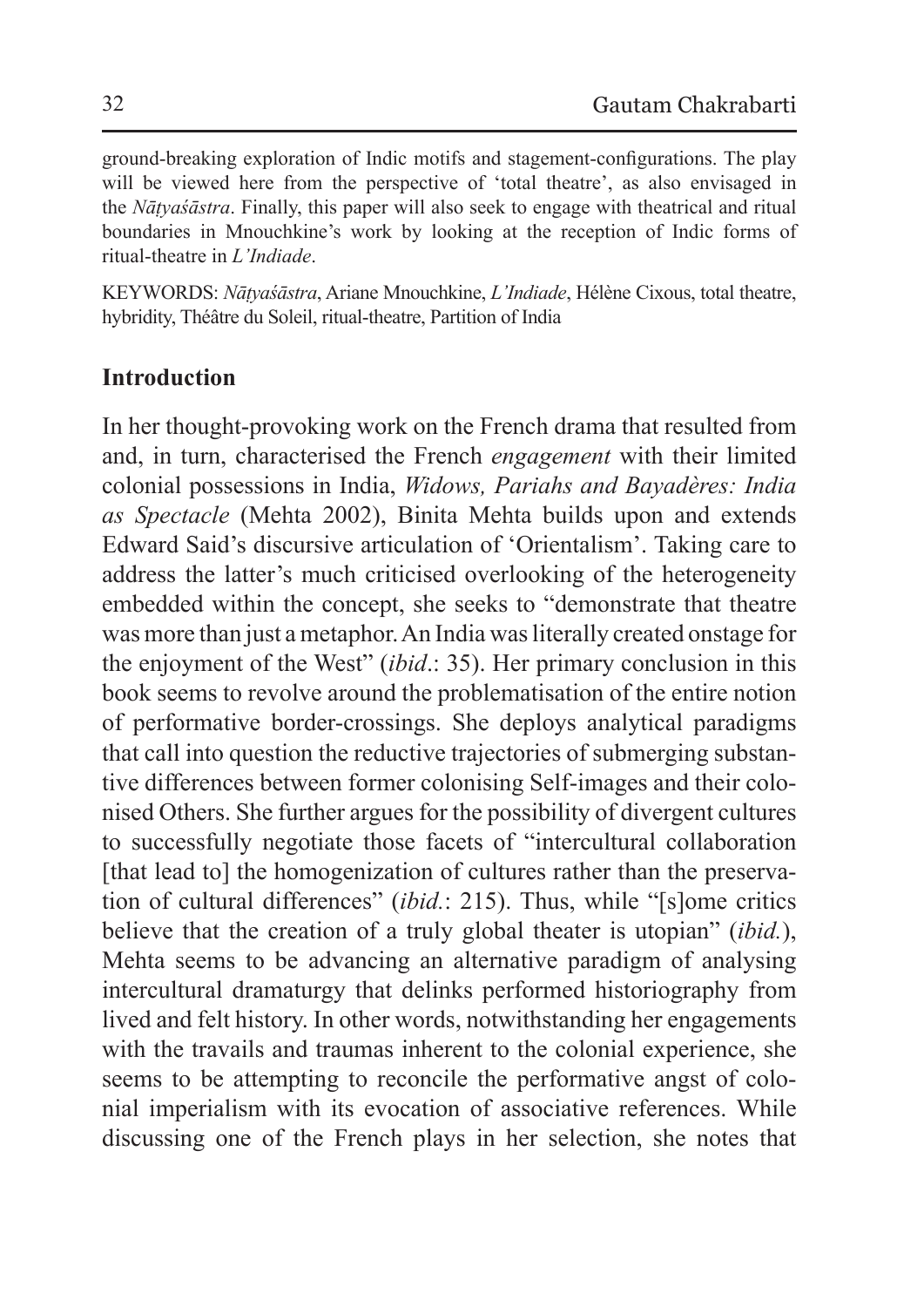India is first and foremost conveyed through the play's décor, which includes garlands of flowers, rice, powders (suggesting spices), costumes, colors like saffron, red, and white, floating candles, certain motifs such as Krishna's chariot wheel, and the music. (*ibid.*: 169)

It appears that, through these evocations of stereo/typical Indian sensory impressions, the 18<sup>th</sup>- and 19<sup>th</sup>-century French dramatists, whom Mehta studies, theatricalise a notion of a Francophone Indian Empire that was to remain a dream for Paris. The evident depth of the French attraction to these images and associations of and with India reveal that these and other colonial and proto/crypto-colonial references in contemporaneous French drama were indicative of the constructed nature of the French Self-*imaginaire*.

In her last chapter, Mehta focuses on the two most influential and much-discussed plays, which dealt with India, to appear on the French stage in the last two decades of the  $20<sup>th</sup>$  century, namely, Carrière's *The Mahabharata*, as staged by Peter Brook, and Cixous's *L'Indiade ou l'Inde de leurs rêves* (*The Indiad or India of Their Dreams*), as staged by Ariane Mnouchkine. She does seem to accept that these two plays are nuanced by an augmented analytical objectivity, consciousness of the socio-cultural context/s and sensitivity to the historical background, which were almost absent in the colonial plays. However, she notes the presence of some of the same exoticising and reductionist tendencies that essentialised and sentimentalised India in terms of mystical alterity. As Carlson wrote, a few years after the first performances of the two plays, "[d]espite the respect, one might even say the veneration and love which these productions manifest for their subjects, the traditional dynamic of western appropriation of the Orient for its own purposes seems still operative here" (Carlson 1990: 49). He views—having developed a seven-fold framework for expanding "the useful categories of cross-cultural influence" (*ibid.*)—*L'Indiade* "less as an attempt to engage modern India *per se*, but as the latest in a series of Oriental variations uniting the diverse work of Mnouchkine's Orientally stylized Shakespeare productions and the chronicle of Norodom Sihanouk" (*ibid.*).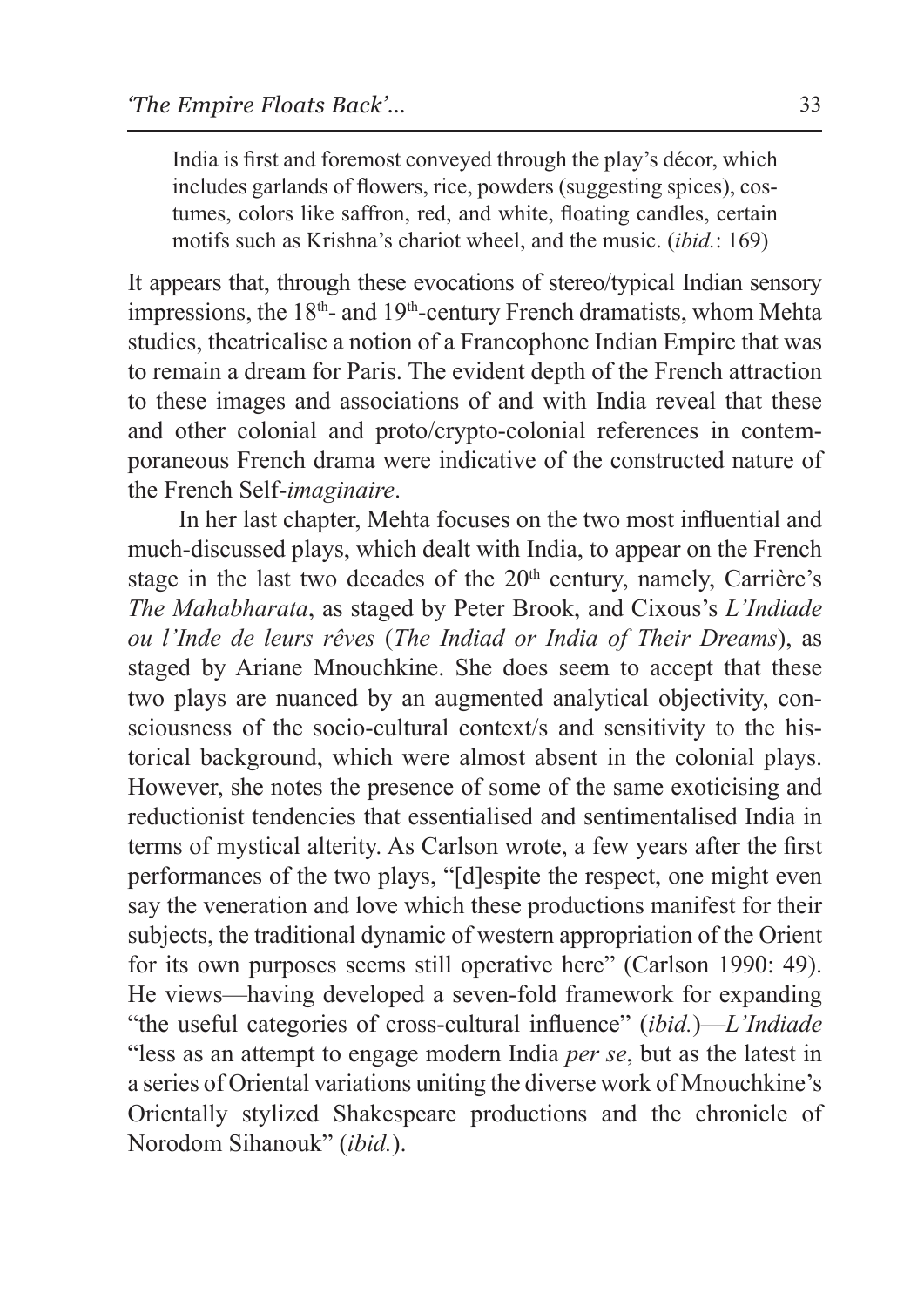The present essay will seek to revisit, in particular, the issue of whether these and similar metaphoric evocations of a dream/t-India, with special reference to Cixous's and Mnouchkine's *l'Indiade*, 1 do manage to avoid falling into the colonial trap of using these artistic engagements with the Other as 'intercultural' smokescreens for venting a self-reflexive angst about the Self. It remains to be seen if the rarefied theoretical presumptions of cultural universalism may have, indeed, informed these avant-garde theatre projects and, thus, undermined them in terms of interpretative objectivity. Though the *Nāṭyaśāstra* will be referred to at various points in this work—more as a theoretical compendium of Indic2 dramaturgy than a praxis-continuum—the aim is not to show Cixous's and/or Mnouchkine's debt to, or knowledge of, or even familiarity with the Sanskrit treatise. That would require access to a substantial amount of their private papers, working-notes, diaries and correspondence, which is beyond the scope and intention of the current essay. This work seeks to explore—within the domain of comparative cultural history—possible resonances and convergences between Mnouchkine's ideas on theatre and those in circulation within the Indian Subcontinent for millennia and expressed in the*Nāṭyaśāstra*. 3

<sup>1</sup> Though Cixous and Mnouchkine have returned, both physically and thematically, time and again to India—with the latest production of the Théâtre du Soleil being called *Une Chambre en Inde* (*A Room in India*, 5<sup>th</sup> November, 2016–24th February, 2018) (Soleil 2016)—*L'Indiade* remains Cixous's and Mnouchkine's *tour de force* through a broad panorama of India's post/colonial history. It also remains their India-play to have received the closest and most sustained academic attention across the world, throughout the last three-plus decades.

<sup>&</sup>lt;sup>2</sup> The term 'Indic' is used in this essay as an adjective that refers to the people, culture and languages of the Indian Subcontinent from a transregional perspective, which emphasises historical and epistemic continuities without ignoring the societal-political ruptures and polyvalent transcultural affinities that have characterised Indian ways of life for millennia.

In this essay, Sanskrit and French primary sources will be accessed, mainly, through their English and German translations and read through the lens of comparative cultural studies.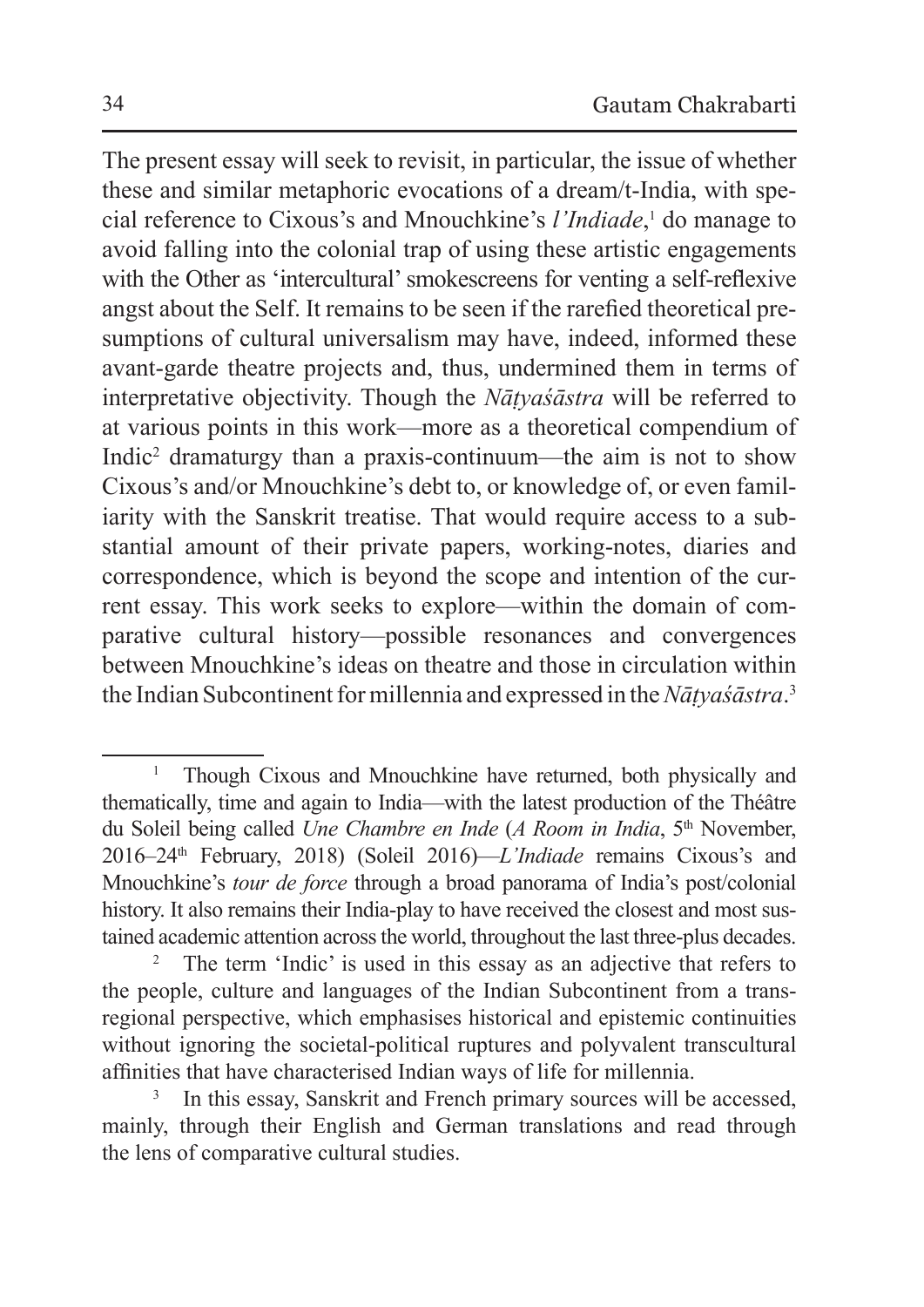Moreover, it attempts to engage with the twofold legacy of Indic performance—theoretical and practical—in her work *L'Indiade*, within the framework of ideas about ritual circulating in avant-garde theatrecircles in the  $20<sup>th</sup>$  century; this is currently being reworked in performance studies.

There is, indeed, no real evidence to assert that Mnouchkine was significantly—if at all—influenced by the theoretical formulations of the *Nāṭyaśāstra*. However, it is known that, during her stay in India and, especially, her travels and conversations in Kerala and other southern Indian provinces, she was impressed by the various Kathakali and other classical dance-drama performances she saw. While this does not automatically suggest her interest in or even exposure to the dramaturgical postulates of the *Nāṭyaśāstra*, it does leave room for conjecture regarding the possibility of Mnouchkine being introduced to the notion of a link between contemporary forms of Indic dance-theatre and Bharata's text. It is within the realm of possibility that she was, indeed, informed of such a link by certain interlocutors or readings. As Mnouchkine says, while talking about the first École Nomade (Nomadic School), which her colleagues and she organised in Pondicherry (14<sup>th–30th</sup> December, 2015) in the form of a workshop—meant for both young students and experienced professionals—on their way of "looking for theatre":

We, the Théâtre du Soleil, we owe so much to the culture of India. It's been such an inspiration for me since the beginning of my artistic life; probably, even before. [… Our way of doing theatre] is a very collective way of doing it and, probably, that is something Indian theatre has known, has practised for centuries… even millennia. But maybe, from what I hear, it's, maybe, lost a little bit... there, as it is here. (Interview of A. Mnouchkine in Soleil 2015, square brackets mine)

Further, as Shulman explains, in the context of Kūṭiyāṭṭam,<sup>4</sup> the relationship between the textual and the practical traditions is indeed a complex and, certainly, relevant one:

<sup>4</sup> Kūṭiyāṭṭam, a genre of "Sanskrit theatre, which is practised in the province of Kerala, is one of India's oldest living theatrical traditions.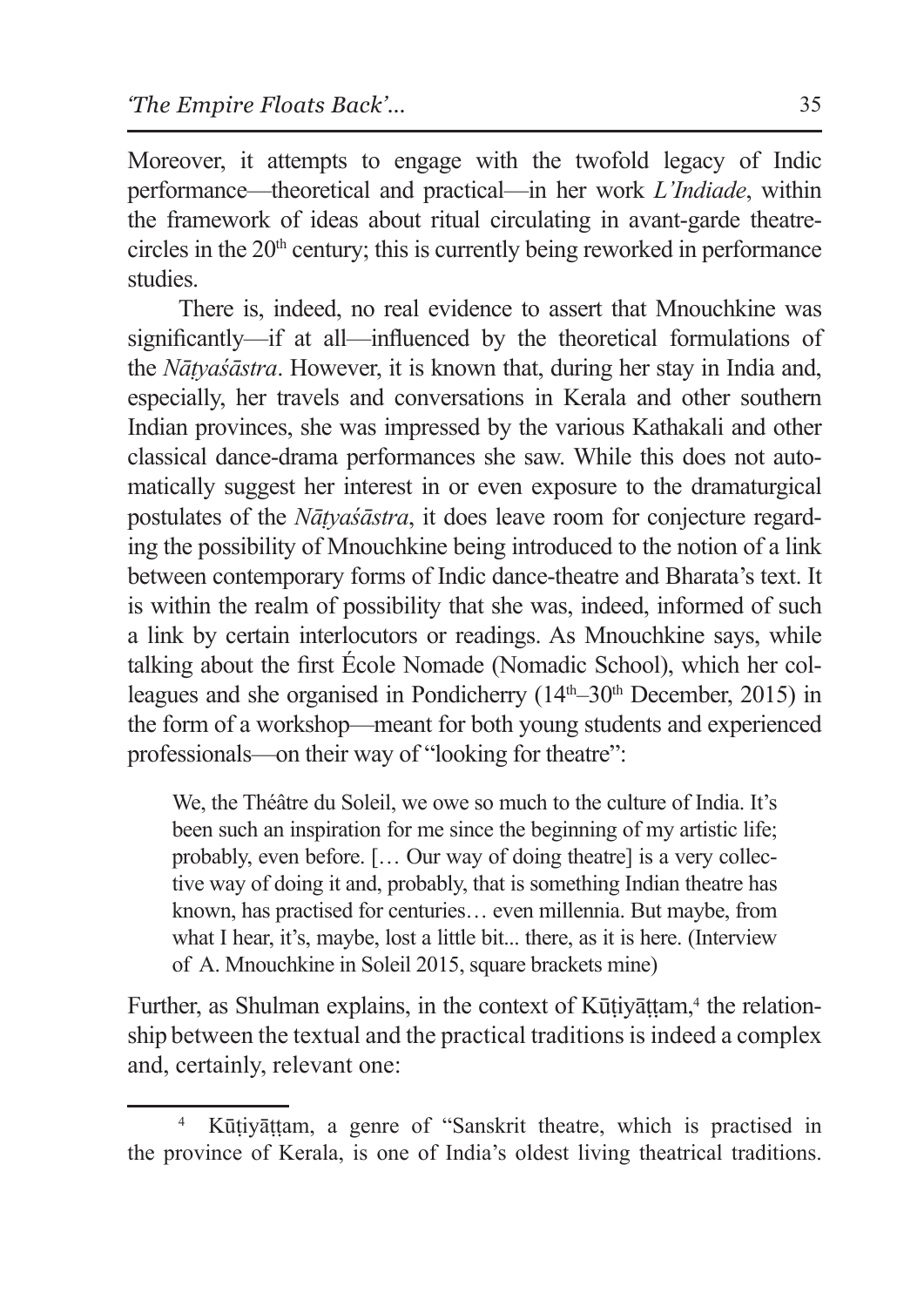The Kūṭiyāṭṭam performers from the Cākyar and Nambyār communities are fond of saying that their art is continuous with very ancient modes of drama, documented in the *Nāṭya-śāstra* and in later works (including Abhinavagupta's magisterial commentary on the *śāstra*). In this they are no doubt, at least partly, right. Classical modes, specified performance units, and a long series of analytical features do indeed fit well with what we know of the ancient theater. (Shulman 2015: 105)

## **Ariane Mnouchkine, her** *Théâtre du Soleil* **and the search for transcendence**

Through the period of the last three decades, Ariane Mnouchkine's *Théâtre du Soleil* ('Theatre of the Sun') has evolved as one of the most renowned stage-collectives in Europe, and she has come to be acknowledged as a premier European stage-director in and beyond the Francophone space. Along with the primarily post-WW2 Regietheater (meaning 'director/producer's theatre')<sup>5</sup> in Germany, her theatre-movement sought, and still seeks, to engage with folk and

Regietheater is a theatre-movement that emerged, primarily, in Germany in the 1970s almost "from the ghost of the *Gesamtkunstwerk*" (Hiß 2005: 123) and sought to reinforce, in the words of Helmut Schäfer, that "the theatre is not a branch of literature" (*ibid.*). The emphasis was on delinking, through significant directorial interventions in staging- and performance-strategies, theatrical texts from their actual and/or perceived contexts. This even led to "the emergence of Theatre Studies itself [as a] remarkable expression of the assertion of the new theatre-concept" (*ibid.*: 157). The individual components that were seen to constitute the "complexity of theatre" (*ibid.*: 158) were seen to be required to immerse their specificities in the multidimensional and assimilative act of directorial orchestration, during staging, thus accentuating the role of the director.

<sup>[...</sup> It] represents a synthesis of Sanskrit classicism and reflects the local traditions of Kerala. Access to performances was originally restricted owing to their sacred nature, but the plays have progressively opened up to larger audiences" (UNESCO 2001). It is a "cultural form that has never been seriously theorized from within" (Shulman 2015: 105).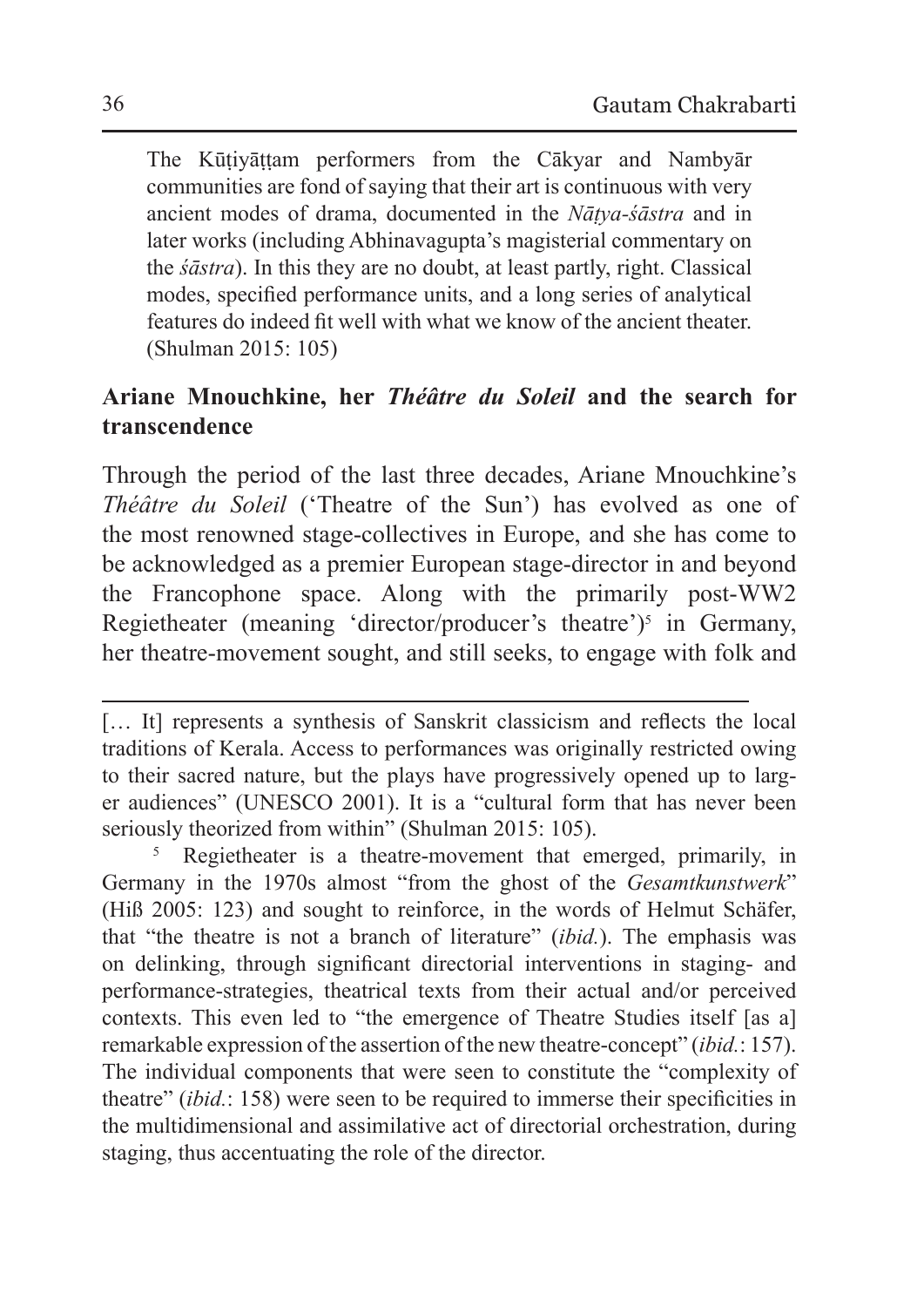classical traditions from non-Europhone<sup>6</sup> cultures, using cross-cultural translocations7 of significant culturally-connotative themes, tropes, staging and musicological devices. The autonomy and overriding agency of the director/producer was central to the conception of the Regietheater, which makes it similar to Mnouchkine's own ideas of tight and all-pervasive directorial agency, even control, on a performance. This is independent of the spatio-temporal limitations of the text or narratival context. Thus, she managed to bring together a wide range of theatrical and folk-performance motifs, from mainstream European, Indian and other Afro-Asian sources, while appearing to maintain an open-minded and balanced approach to the contemporary ideological and societal-cultural debates. It is, especially, her nuanced yet—through a reconfiguration of their theatrical connotations—decontextualised use of Indian dramaturgical devices that earns Mnouchkine a reprieve from the charge of having an Orientalist's reductionist gaze. These devices were both from street-theatre and the classical Indic theatrical forms, which were already quite popular amongst European theatre-audiences in the 1960s. Hers seems to be a "cultural mobility" that was and is based on a creative and problematizing engagement with the hybrid and the non-rooted, which do seem to thrive in "the complex 'flows' of people, goods, money, and information across endlessly shifting social landscapes" (Greenblatt et al*.* 2010: 1). Thus, when Mnouchkine uses Indian dance-

forms and theatregrams,<sup>8</sup> both classical and adapted from street theatre,

The term 'Europhone' (=writing and/or speaking in a European language) is occasionally used, instead of 'European', in this essay to comparatively emphasise and foreground the linguistic and cultural aspects of the societies concerned.

<sup>7</sup> Here, the term has been used in a sense close to its original geneticist meaning, involving chromosomal dislocation and reattachment. "A translocation occurs when a piece of one chromosome breaks off and attaches to another chromosome" (Genetics Home Reference 2018).

The term 'theatregram' appears to have been used, for the first time, by Clubb in her seminal essay "Italian Drama in Shakespeare's Time*"*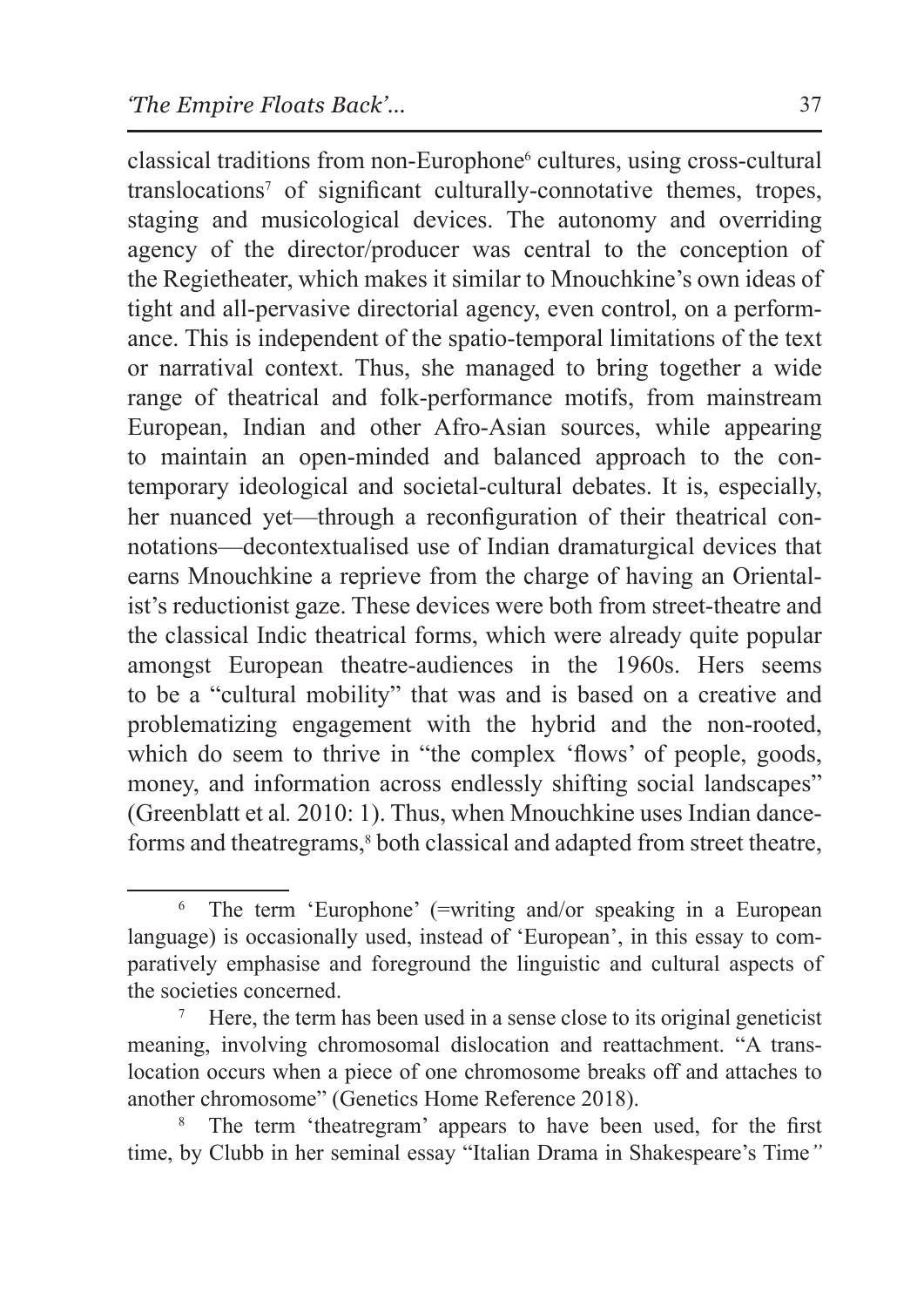she does it with a keen understanding of the cross-cultural *métissage* that characterises many of these apparently-autochthonous theatrical forms and tropes. Thus, one may even presume that she understands the "unnatural acts [...of] colonization, exile, emigration, wandering, contamination, and unintended consequences" (*ibid.*: 2), especially as they were reflected in the kinds of memory-narratives that have, in post-/colonial India, constituted powerful narratives and counterconfigurations of the Indic cultural Self. In fact, Mnouchkine appears to be imbued with the desire to engage, through her personal directorial interventions, with the project of what Greenblatt, in his essay "Racial Memory and Literary History", describes as "recovering the creative achievements of groups that the professional study of [cultural practices] had marginalized or ignored or simply absorbed into a larger, speciously undifferentiated unity" (Greenblatt 2001: 49).

Mnouchkine's Théâtre du Soleil was established, along with Philippe Léotard and colleagues at L'École Internationale de Théâtre Jacques Lecoq, in 1964 as a Parisian avant-garde, independent theatre-collective that sought to respond meaningfully to the societal and cultural upheavals shaking the Euro-American consciousness in the so-called 'Swinging Sixties'.<sup>9</sup> The primary reason for this

This is a colloquial term referring to the rise and flourishing of movements championing popular culture, enmeshed with the spirit of radical student-led socio-political protests against the 'Establishment', that spread

<sup>(</sup>Clubb 1989), to indicate Italian theatrical stage-settings that influenced Shakespeare. However, as Schmitt writes, "[t]he term… has sometimes been misleading in so far as it suggests… simply the recycling and reuse of old materials" (Schmitt 2014: 93). Nevertheless, in this essay, the term is being used "for the pervasive reuse of types of characters, of relationships between and among them, actions and speeches, and thematic design" (*ibid.*: 92), in keeping with Clubb's original use of the term. Thus, 'theatregram' is used, in the context of theatre, as the term 'meme'—as coined by Richard Dawkins in 1976 by applying "evolutionary principles to account for the spread of ideas and cultural phenomena" (*ibid.*: 93)—is used to conceptualise the intercultural transfer and/or exchange of ideas.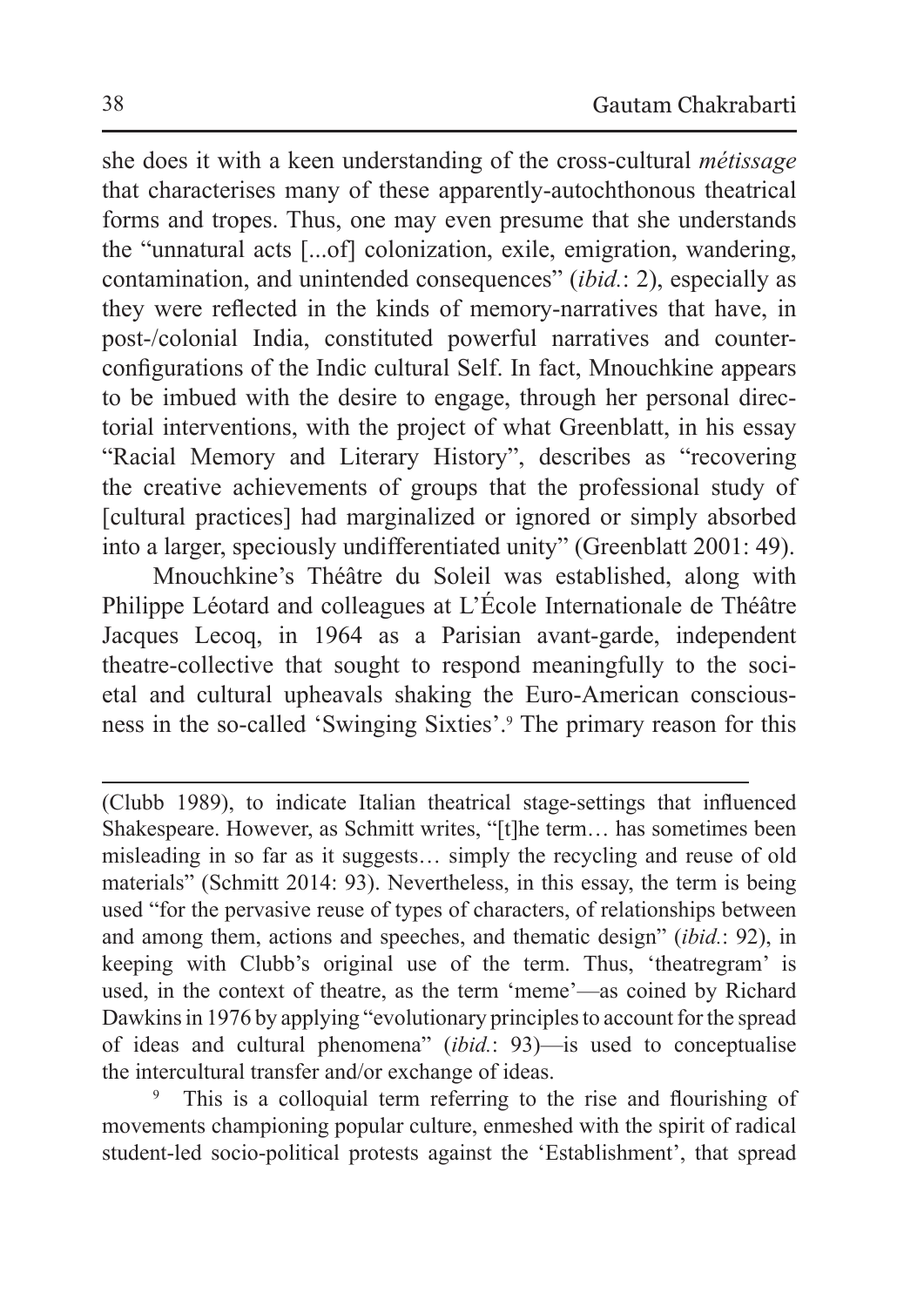socio-cultural tumult was, in fact, the ideological conflict across the Iron Curtain during the Cold War era. However, the post-WW2 unhinging of different hierarchical relationships, in the realms of race, sex, gender and labour/employment, also triggered off the socio-cultural turmoil of the time. Added to this was the critical response—that began quite early in France—to the Vietnam War, which had its beginnings in French colonialism. This led to the epoch-making protest-actions and societal rebellions against political and cultural conformism that were the hallmarks of the watershed-year of 1968, which was characterised by massive and crippling public demonstrations<sup>10</sup> and industrial actions<sup>11</sup> in France. It is against this chaotically hopeful background that Mnouchkine's founding of Le Théâtre du Soleil should be studied. Her project was supposed to provide an alternative to the contemporary French theatrical mainstream and its subsequent productions carried the implicit promise of the outburst of youth celebrated by the '68-generation', despite the multiple disillusionments. One should also add to this cauldron of influences Mnouchkine's intellectual and artistic debt to her mentor Jacques Lecoq (1921–1999), who acquainted her with the theatre-traditions of Jacques Copeau (1879–1949) and his famous Théâtre du Vieux-Colombier and the exploits of 'les copiaux' (Picon-Vallin 2006, 2014). The latter were to inspire the ambience of solidarity-based collectivity that was to become a hallmark of the lifestyle of the members of Mnouchkine's theatre.

through and flourished in Europe and the USA, culminating in the iconic civil

upsurges in 1968.<br><sup>10</sup> One of the most significant public gatherings was the march protesting against the police-action at the Sorbonne University—organised, on  $6<sup>th</sup>$  May, 1968, by the union of university teachers and the Union Nationale des Étudiants de France (UNEF), which remains the biggest French students' union and "[a]s early as 1948, […] had condemned the French war in Vietnam" (Seidman 2004: 33).

A major industrial strike, which saw major unions collaborating with each other, occurred on 13th May, 1968, with postal workers, "[d]rivers, maintenance workers, and carriers conform[ing] to the general strike order. Foremen and clerks, who had previously been quiescent, also joined the stoppage" (Seidman 2004: 168).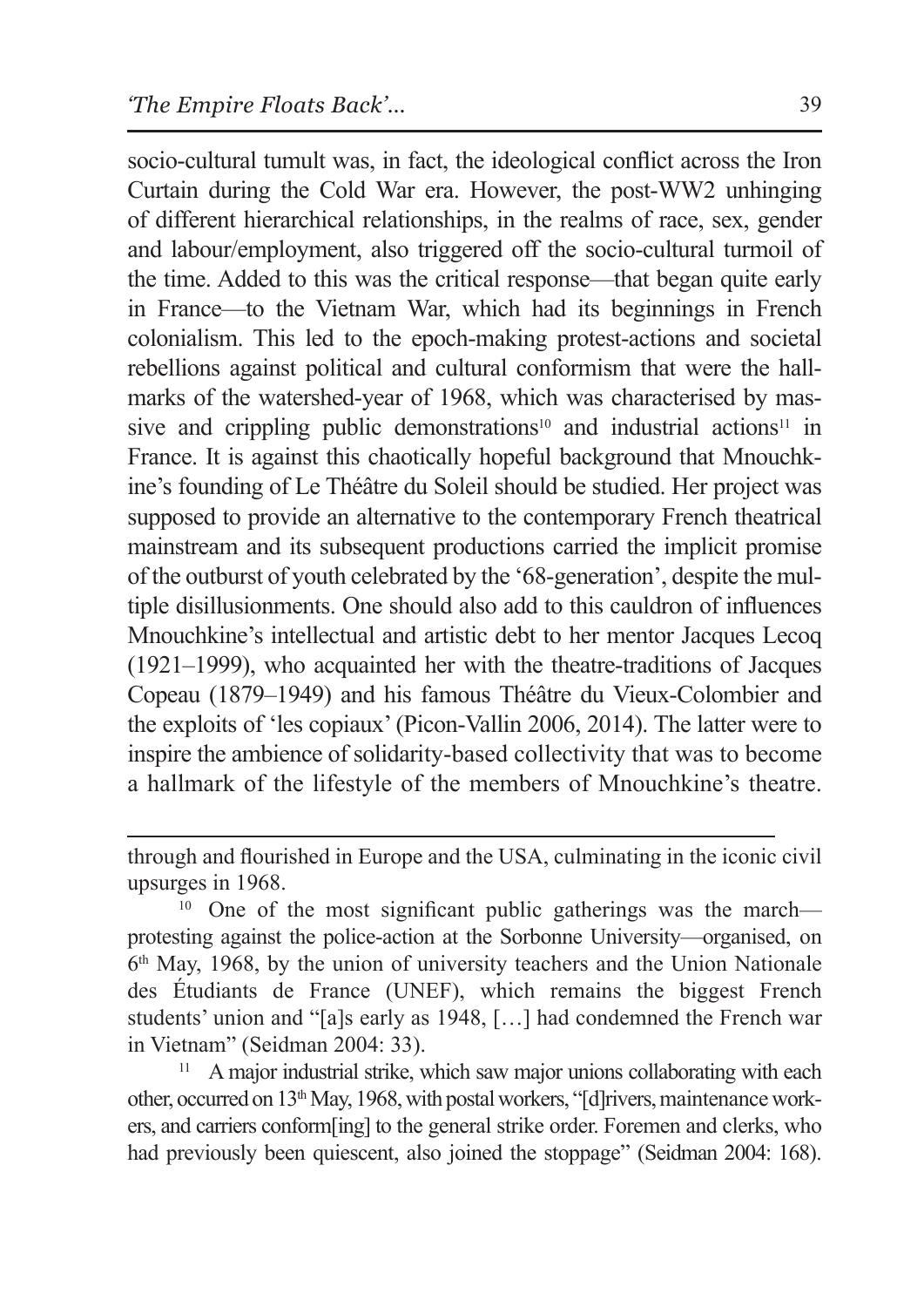In fact, the non-hierarchical and cooperative working ethos of this collective, which has been described by members as "much more a style of life" (Cohen 2009) than a career-choice, extends even to the audience, as "[f]or Le Théâtre du Soleil, theater is an entirely collaborative enterprise" (*ibid*.), representing a totality of experiential symbiosis that is shared between the actors and the viewers. This is not unlike the vision, discussed later in this essay, of 'total theatre' in the *Nāṭyaśāstra*, which informs many of the contemporary Indian genres of dance-drama that appear to have influenced Mnouchkine. Despite the absence, to date, of an official artistic charter for the entire collective, Mnouchkine's troupe has always been committed to collaborative and cooperative synergisation of individual strengths and inputs. This is convincingly demonstrated not only in terms of rehearsal and performance but also through the maintenance of a horizontallystructured institutional framework and an extended family of members that even live in the same "old munitions factory in the forest of Vincennes in Paris" (*ibid*.).

It must, however, also be remembered that, despite 'collaborative enterprise' being the keystone of the Soleil-arch, Mnouchkine's visionary authority is deeply ingrained in the artistic DNA of the group; one can see this, for example, in Philippe Caubère's creations, like *Ariane ou l'âge d'or* (1986). This sense of community is also expanded to commensality, even with the audience, with the troupe's ideas about the significance of a welcoming and hospitable familiarity with the audience being impressively reflective of the value accorded—also within the Indic tradition—to the social functions of the theatrical space and the larger ambiance surrounding a dramatic performance.<sup>12</sup> The considerable lengths of most of the theatrical productions of Le Théâtre du Soleil constitute, as Kalb puts it, "an odyssey through

<sup>&</sup>lt;sup>12</sup> In the "Introduction" to his translation of the *Nātyaśāstra*, Ghosh writes, while discussing the social function of drama, that the Indic "[c]ritics never forgot that the drama was basically a social amusement and as such depended a great deal for its success on the average spectator" (Ghosh 1950: xlvlll).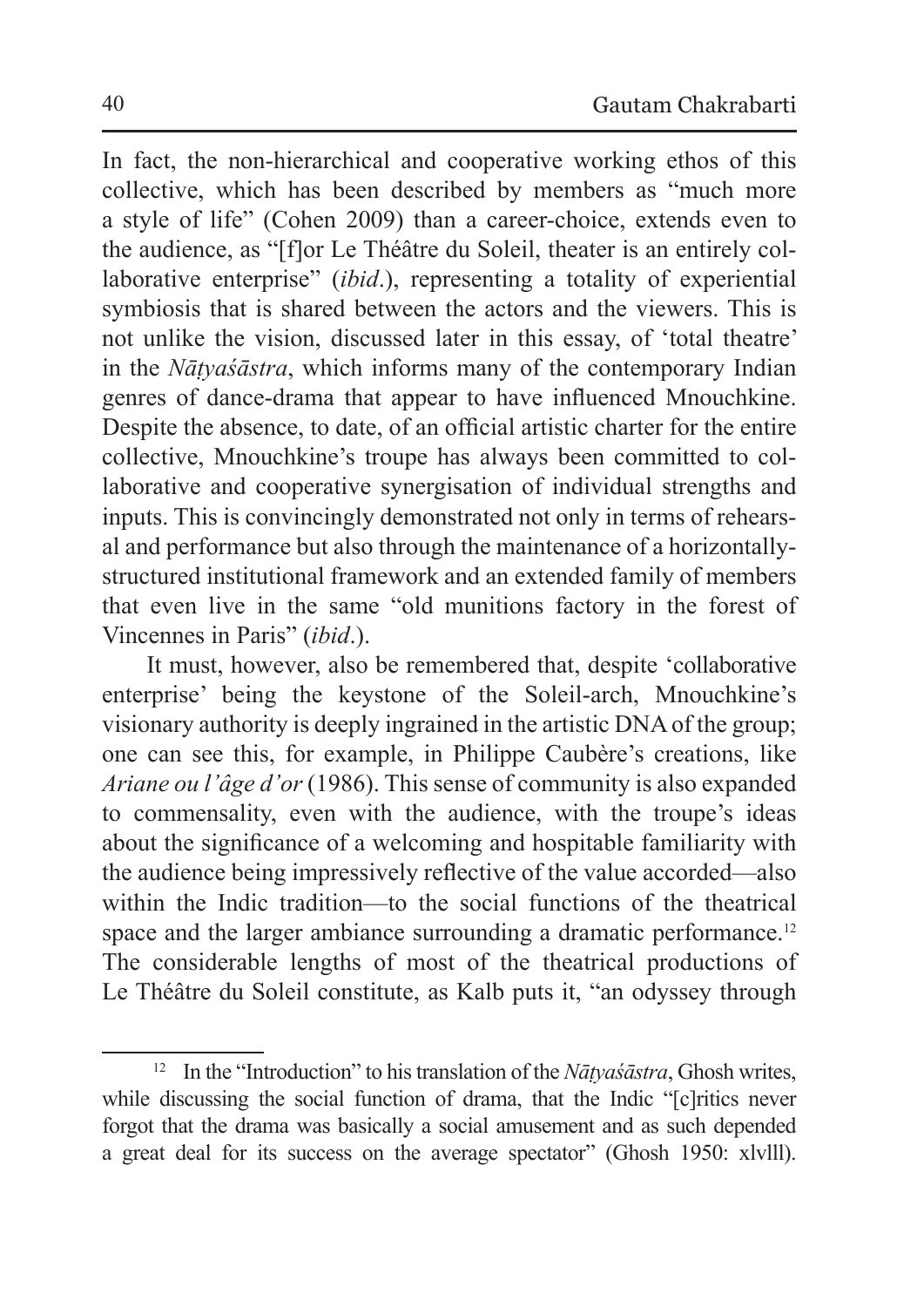uncharted physical and spiritual territory where the theater loses its trick-box aspect and becomes a site of unexpected communion and awful reckoning" (Kalb, quoted in Cohen 2009). In fact, this tradition of including the public in the performances of the group was initiated with the famous staging of *1789* (1970), which remains a milestone in the annals of French theatrical production. This dramatic Olympiad seems to attempt to encapsulate the totality of human experience that transcends ideological delimitation, given Mnouchkine's idealistic and open-minded catholicity in processing her various artistic and political influences. This is notwithstanding her and the troupe's commitment, as seen in their productions like *Le Dernier Caravansérail (Odyssées)* (*The Last Caravanserai—Odysseys*, 2005), to a left-leaning solidarity with contemporary human rights' issues and concerns. This, as will be shown later, brings Mnouchkine's dramaturgical vision closer to the formulation, as articulated in the *Nāṭyaśāstra*, of an over-arching socio-cultural awareness that is implicit in theatre. This perception came, through late sixties' campaigns like the Dutch Aktie Tomaat (Action Tomato), to be accepted as "the social function of drama and theatre, [as] performances were geared to sections of the population that had previously had no contact with drama" (Banham 2000: 14).

It is necessary to consider Mehta's nuanced observations about the presence of a qualified exoticised essentialisation of the Indian Other in Mnouchkine's, and Cixous's, treatment of the epic narrative of modern India's achievement of political Independence—through the horrendous tragedy of religion-based Partition—and march towards societal emancipation. Nevertheless, one feels justified to note that Mnouchkine's version of the Indian 'Grand Narrative' does appear to take into account many post-colonial sensitivities that could not be unpacked in more Orientalist if one were to take a Saidian stance—enterprises. Given Mnouchkine's dynamic engagement with contemporary history, which her troupe attempts to explore through the theatrical invigoration and privileging of thespian agency, it is not unjustifiable to give her and Cixous due credit for researching and recreating the postcolonial history of the Indian Subcontinent in *L'Indiade* with a considerable amount of even-handed empathy.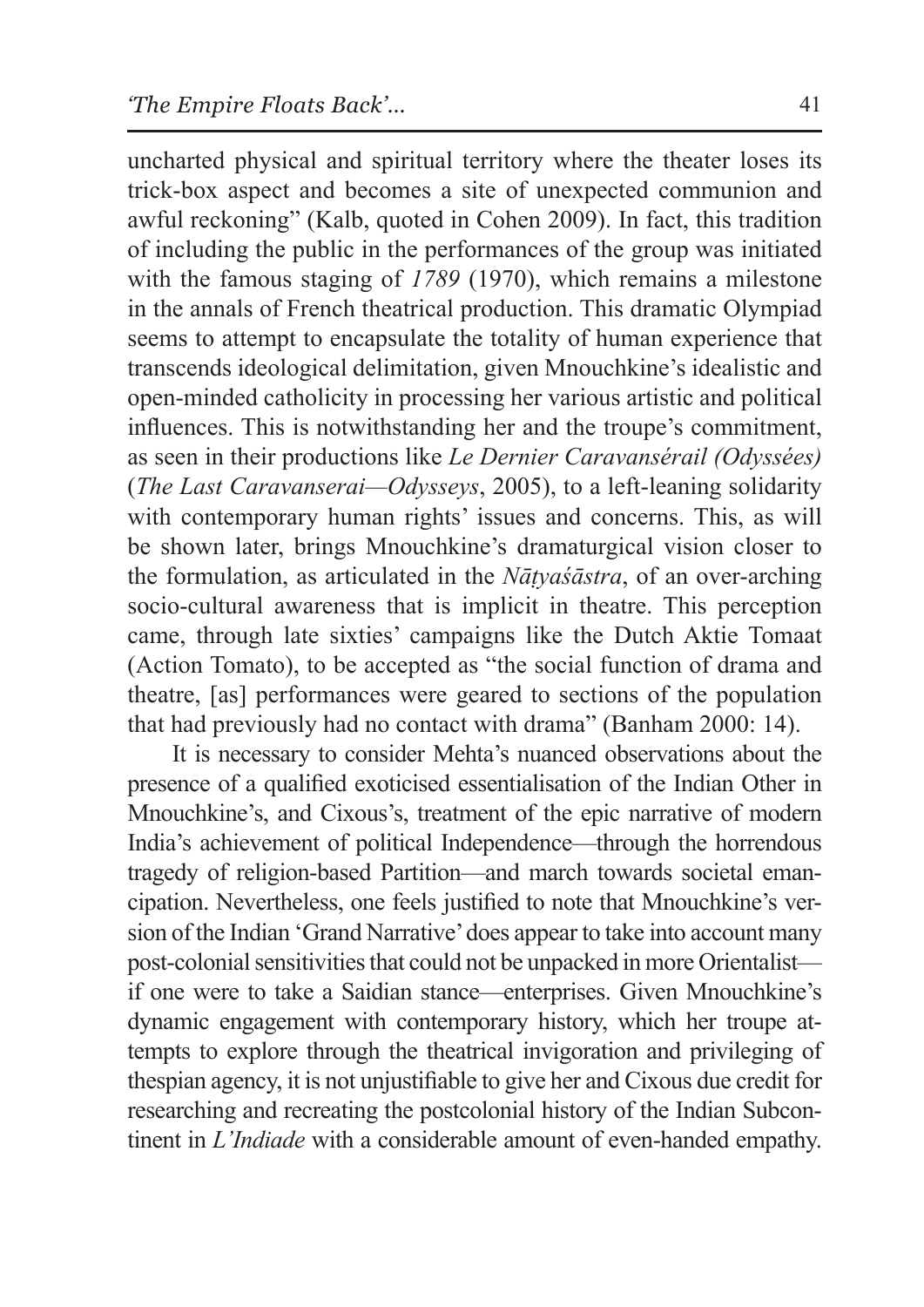This expanse of artistic magnanimity, which characterises Mnouchkine's theatrical responses to various pressing human-rights' concerns, seems to have informed her personal *Weltanschauung* ('world-view') through her nuanced evocations of the precarious poignancy of her Jewish identity. Her grandparents "were deported and gassed, their story emblematic of some 83,000 Jews living in France at the time, victims of the Holocaust" (Miller 2007: 4).This traumatising sense of personal loss, at an early age, through the vicissitudes of climacteric historical processes—like the Holocaust—that were impervious to individual suffering, seems to have made her especially responsive to similar ideologically-created suffering in other geopolitical contexts, from Cambodia to the Indian Subcontinent. In her dramatic adaptations of these genocidal narratives, one notes "her deep empathy for victims of discrimination, political violence, and marginalization, a sensitivity that manifests itself both in the subjects of her plays and in her activism" (*ibid.*: 5). One may further trace the formative genealogy of her deep socio-political involvement through her early efforts, during her psychology studies at the Sorbonne, to organise students and other colleagues into theatre-collectives that "sought to explore the contemporary rapport between theatre and society" (*ibid.*). This activism-oriented, handson approach to the divergent challenges and prospects of an increasingly intercultural and ideologically more complex world was given a defining, "unquestionably life-changing" (*ibid.*: 6) shape by her year-long Asian journey. This sojourn, in 1962–1963, "would orient, especially after 1980, her approach to theatrical form" (*ibid.*). In Cixous's words, Mnouchkine's first Asian interlude "was an initiatory voyage, [which] stayed with her as a book of images" (Prenowitz 2004: 19). In this and later trips to the continent that has contributed so extensively and deeply to the innovative theatrical practices and thematic configurations of Le Théâtre Du Soleil, Mnouchkine was acquainted

with what she has come to believe are the roots of true theater: powerful iconic visual imagery, physical acumen based on intensive training and imitation of master players, joyous and direct contact with an audience for whom the experience of theater is as necessary to life as water. (Miller 2007: 4)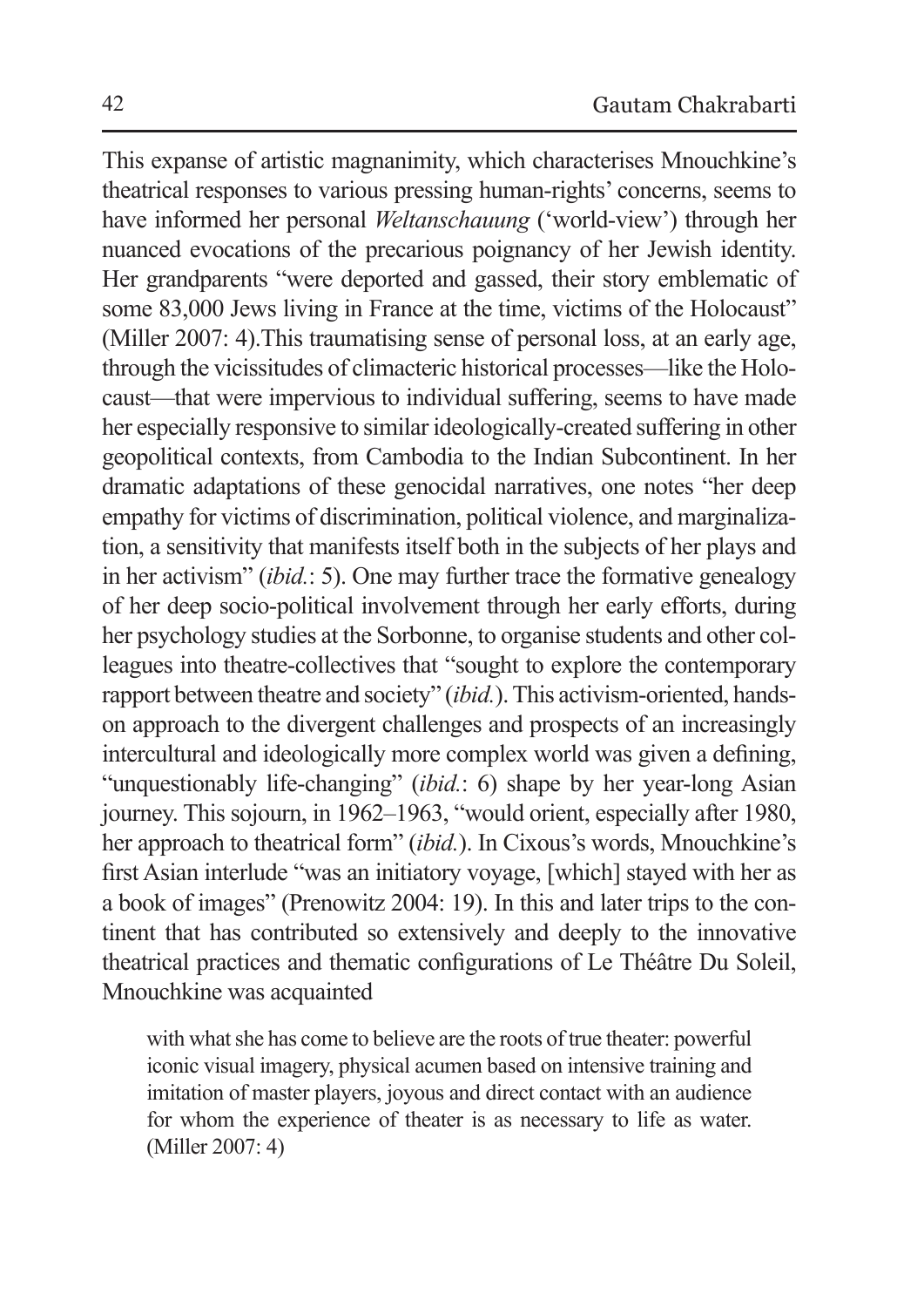While she had already savoured the lustrous and variegated artistry and gestural and motile fluidity of the Indian *Kathakali*-theatre<sup>13</sup> in the international and novel dramatic performances she had viewed, in her girlhood, at the Parisian Théâtre des Nations, it was left to her Indian sojourn to ignite in her a lasting passion for the choreographic exactitude and reified figuration of the allegorised sublimation of intensely-experienced emotional states that were to characterise her stage-direction later on. These methodological transformations<sup>14</sup> of theatregrams and performance-concepts, from non-'western' sources, onto a European, 'metropolitan' stage, along with the concomitant broadening of thematic horizons, as effected by Mnouchkine, reflect her awareness of the paradigm shifts in international geopolitical equilibria. This enables her to leverage the French and, indeed, European societal-cultural gaze to the prism of intercultural regeneration through transcultural agency, thereby allowing her to widen the scope of her dramaturgical engagement to non-European techniques like

<sup>&</sup>lt;sup>13</sup> Kathakali, "itself probably a derivative of Kūtiyāttam" (Shulman 2015: 107), is a classical genre of southern Indian dance-drama, which originated and has been nurtured in the post-Independence State of Kerala, having been patronised in the  $17<sup>th</sup>$  century by the Mahārājās of the Raj-era Travancore State. It is intrinsically connected—in terms of its "preliminary exercises derived from" (Zarrilli 2000: 93) them—to the Indic traditions of martial arts. It inherited its mimetic—especially, in terms of hand gestures codes from the older Sanskrit theatre genre Kūṭiyāṭṭam. Performances do, more often than not, continue overnight and are never without an onstage musical—both vocal and instrumental—accompaniment, which is crucial to their auditory-interpretative component, given that the actors perform through gestures only, without reciting their text (as is the case in Kūṭiyāṭṭam).

<sup>&</sup>lt;sup>14</sup> The word "transformations" is used here in a Lecoqian sense, suggesting that artistic practices and techniques are neither emulated nor created, *sui generis*, but undergo comprehensive transformations. This French *dramaturg*, who was Ariane Mnouchkine's preceptor, had written, in 1987, that "[t]here's what we might call a great ancestral river which thousands of actors navigate, inventing the theatre each time" (Lecoq, quoted in Miller 2007: 63).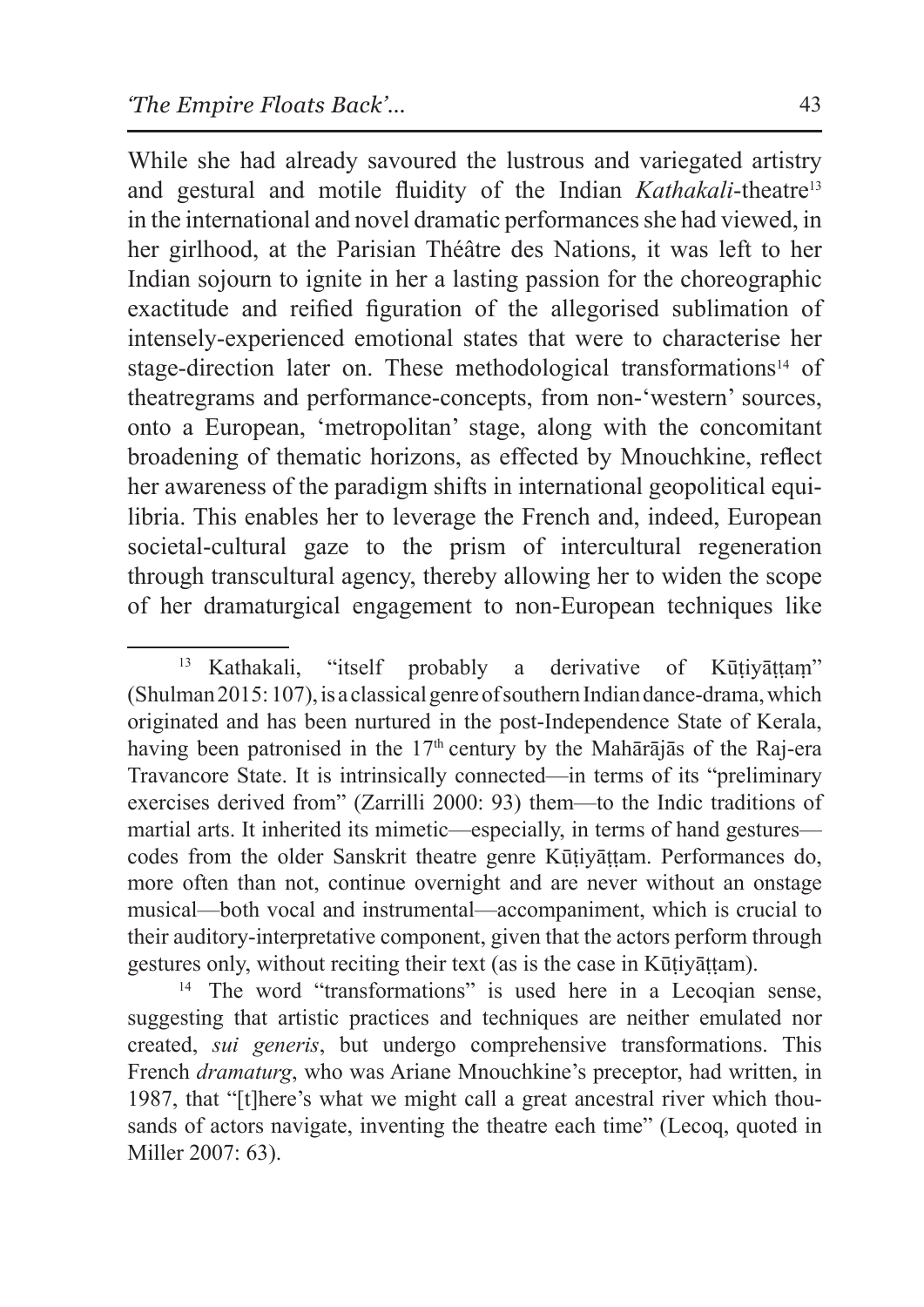"kathakali, [...], Amerindian dancing, Indian martial arts, Chinese opera, and other traditional forms" (*ibid.*: 15). She has also experimented with Topeng dance, Korean dance-styles and music and Bunraku or Ningyō Jōruri—as it is better known—the traditional Japanese puppet theatre, which uses chants and stylised music.

This almost kaleidoscopic expansion of theatre-capacities has been related by some critics to the *fin de siècle* quest for rediscovering the primitive in operatic expressions of selfhood. Thus, 'primitivism' appears to have sought to free, from its perceived bourgeois and/or post-Industrialisation, commercial shackles, what can be called the *Ur*-template of mimetic art. This prehistoric and, thus, supposedly, uncorrupted performance-template was mostly sought after in non-European sites of cultural transfers, like, for example, those of colonial encounters. "The opening of the Far East to trade and the colonial conquests of major European powers brought cultural forms to Paris that were to have a profound impact on arts practitioners" (*ibid.*: 16–17). One could here mention the works of Antonin Artaud (1896–1948), who was influenced by the Balinese dance he saw at the International Colonial Exposition (1931) in Paris. One may further mention, in this context, "Brecht and the Peking Opera, […] Peter Brook, [and] the Theatre Anthropology by Eugenio Barba" (Ganser 2007: 63). From the techniques derived from Japanese Kabuki to those gleaned from Kathakali, an interestingly intense aura of reverence, which seems to have been a function of the supposed authenticity of these practices, attached itself to non-occidental theatrical registers. The underlying search seems to have been one for tools that would help in bringing about a renegotiation of post-Enlightenment engagements with rationality and logical inevitabilities, through the exploration of the blissfully irrational faculty of intuitive connection and dream-states, to mention just two examples. In the 'classical' Indic drama, the intuitive bonding of the individual and/or societal microcosm with the metaphysical, cosmic macrocosm appears to have been accepted as a 'given', which did not require rational vindication or even validation. The subtle relationship/s and tension/s between multiple levels of T/truth/s and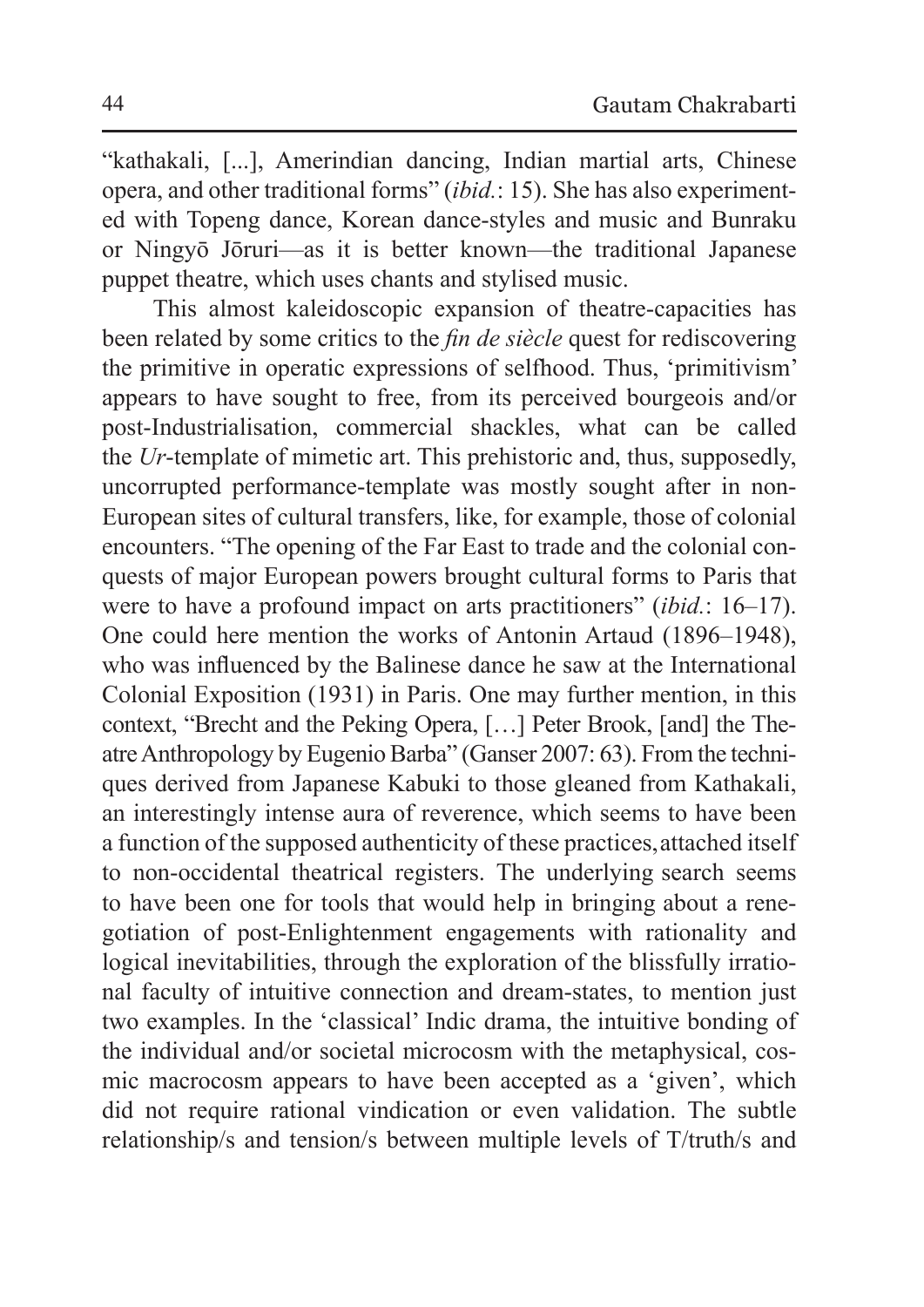the yearning of the individual Self for an idea—even if it can only be an approximation—of the 'T/transcendent', which was recognized as central—generally speaking—to Indic philosophical thought, and its appropriate expression find a central place in what came to be regarded as the holistic performance-tradition of Indian dance-drama. The performance-techniques of Kathakali provide a vivid example of this. Its rich and varied *mudrā*s (hand and finger gestures), along with codified facial expressions and specific stylised movements of other parts of the dancer's body, are used to indicate different levels of meaning including psycho-emotional states and broader cultural-philosophical ideas. One feels confident in venturing to propose that it is no wonder that Mnouchkine found, for Le Théâtre Du Soleil, Kathakali to be a suitable vehicle for the expression of these intuitive approximations of transcendence linking theatre and philosophy. This intersubjective yearning for bridging the transcendental divide, at the level of performance, will be dealt with in the present essay, while discussing the direct impact of Indic forms in *L'Indiade* and the *Nāṭyaśāstra* as a theoretical source-text describing the same.

## **India in** *L'Indiade*

*L'Indiade* (1987), which invokes "the India of their dreams" in the subtitle, was Hélène Cixous's second playwriting contribution to Mnouchkine's grand project of engaging with 'eastern' historical-political panoramas. It sought to allegorise the subcontinental experience of a schizophrenic deliverance from colonial subjugation, reached through fratricidal and genocidal violence, and clumsy and uncaring geographic partition, as a narrative of the ever-present threat of irrational and 'spontaneous' ethnic animosity to a 'western' idyll of democracy and socio-religious toleration. Thus, optically impressive displays of the vibrantly coloured strands of Indian felt life break up, almost without warning, into scenes that convey impressions of mind-numbing atrocities committed by people who were, a little while earlier, marching towards freedom from the Raj. Here, Cixous and Mnouchkine seem to suggest that the undeniable brittleness of democratic sensibility in Europhone societies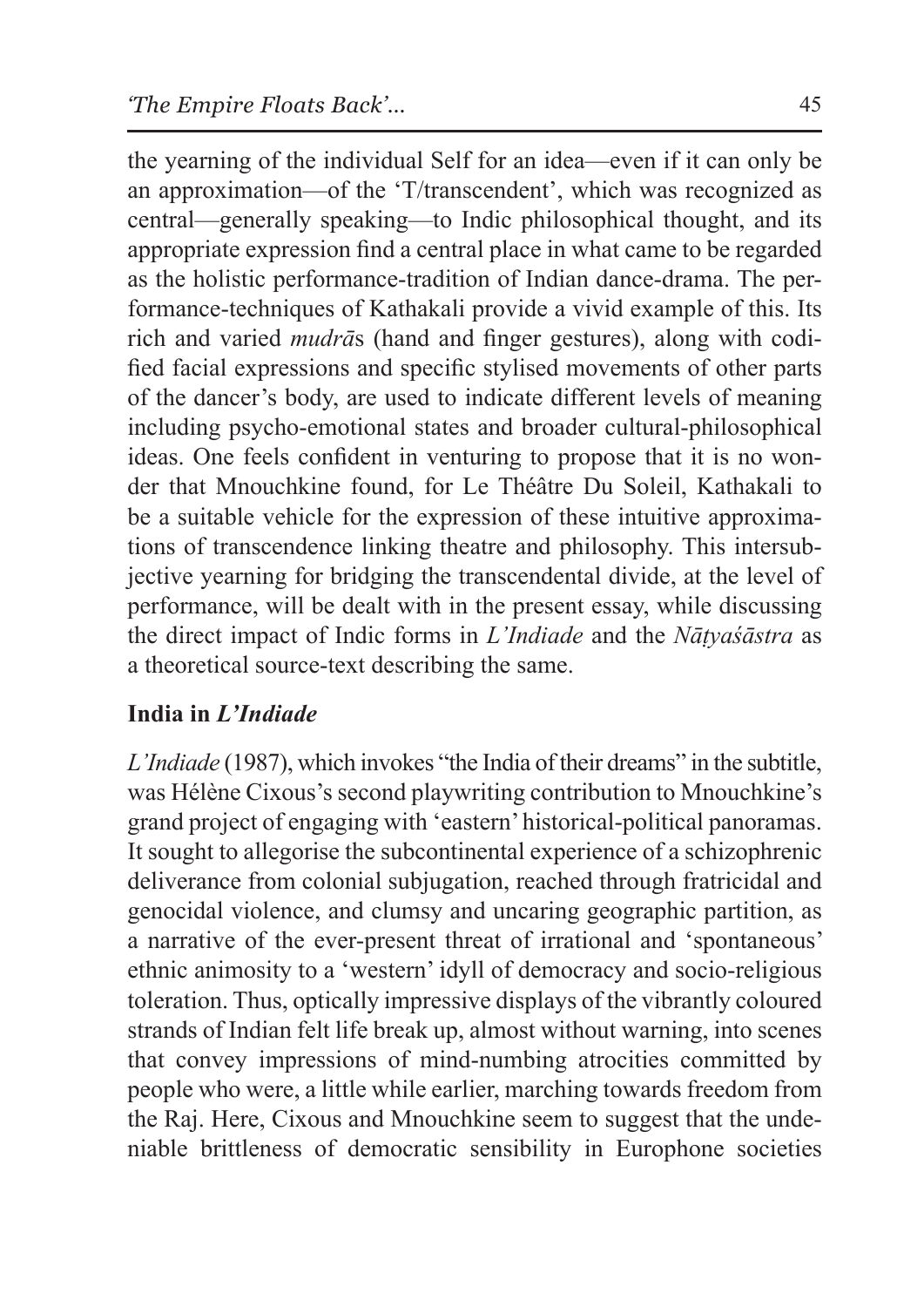is just as real as that in two nascent Asian nation-states, given that theAsian 'Other' is but a convenient and almost surreal exteriorisation of the European 'Self'. Thus, the Indian Subcontinent can, in this context, be considered a *topos* for the unfurling and investigation of obsolescent attributions of individual and collective wish-fulfilment. Nevertheless, in *L'Indiade*, the configurations of notional hybridity do not necessarily straddle Asian registers or even attempt to re/configure Asia creatively, but effect "a rendering of Asia in such heightened realism that characters seemed both life-like and cartoonish" (Miller 2007: 85).

When one compares Cixous's and Mnouchkine's play with Peter Brook's trend-setting rendition of the 'Great Indian Epic', *The Mahabharata*, as adapted by Jean-Claude Carrière, the former comes across as harbouring a nostalgic yearning for an idyllic, almost theoretical pacifism that does not seem to be innate to the Indian tradition. Brook's rather long staging—the play enthralled viewers for over eight hours with luxuriant costumes and gestural opulence—seemed to be an affirmation of the panoptic *joie de vivre* that was suggested to be the Indian *leitmotif*. It cherished the Indian experience in its totality and did not highlight, as did Mnouchkine's production, non-violence as a central value in Indian life. While the Indic schematisation of life—through the *caturvarga*-system<sup>15</sup>—almost resembled a Maslowian hierarchy of societal needs, with warfare, greed, violence and other negative emotions being accorded their rightful places in the cosmic and ritual orders, which reflect each other, Mnouchkine's was a more prescriptive take on the normative and desirable centrality of non-violence and Gandhian across-the-board toleration. This, further, led to Mnouchkine's

<sup>15</sup> The *caturvarga*-system, which is based on the pursuit of the four *puruṣārtha*s (=goals to be striven for in human life), is one of the key conceptual pillars of Hinduism; it aspires to the actualisation of a balanced and harmonious life at the individual and social levels. These goals are *dharma* (the righteous path, ethical self-regulation), *artha* (economic well-being, financial success), *kāma* (the pursuit of pleasure, psycho-emotional gratification) and *mokṣa* (ultimate liberation from the cycle of reincarnation, self-realisation).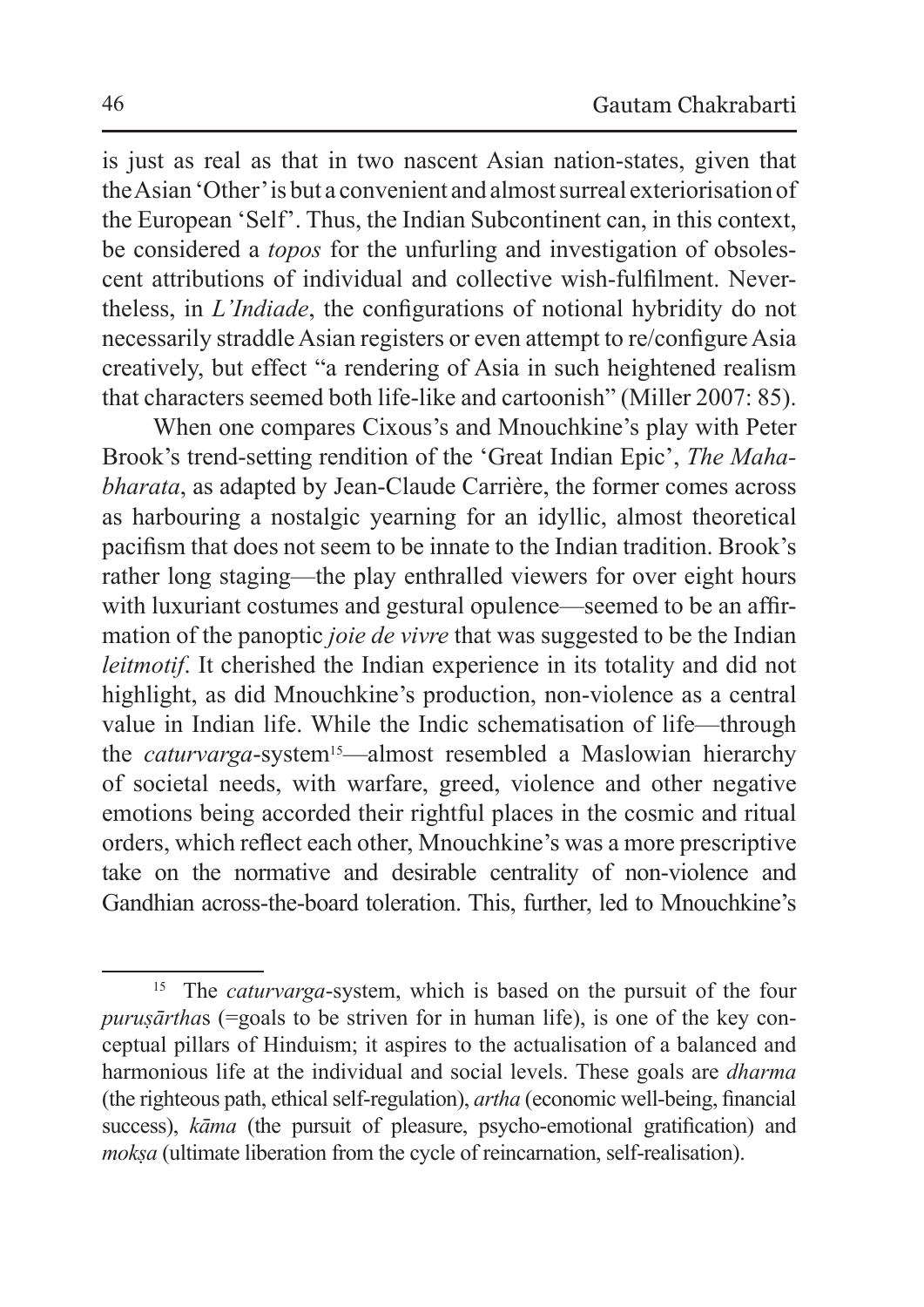actors being unable to personalise, through an unmediated assertion of their autonomous agency, their individually represented segments of the great Indian dream, which is schematised, in *L'Indiade*, as an intercultural vision. It could even be argued—from a perspective that appears to interrogate the issue of the authenticity of transcultural creativity—that

Mnouchkine's actors in the *Indiade* use a naturalist acting style in their attempt to become their roles, but [… t]hey appear all the more inauthentic as they attempt to behave like Indians; they speak, think, and dream like products of Western humanism. (Pavis 1990: 66)

As Carlson notes, "India is signified above all by the body techniques of various characters: gait, posture, gaze, skin colour; everything must contribute to an illusion of an ethnological constitution of the Indian mosaic" (Carlson 1990: 60). There is, of course, nothing wrong with that *per se* and, it appears, Mnouchkine's personal directorial style, which is perfectionist and almost non-delegating, has more to do with this presentational *mimesis*. She ensures the thoroughness of the translation of her artistic vision on the stage through not only a subversion of the play's script, but also through the supervisory denial of individual thespian autonomy. In the case of *L'Indiade*, this integrated directorial vision revolved around the sagacious yet guileless—as portrayed in the performance—innocence of Gandhi. The latter is shown to be caught at the intersection of competing ethno-religious claims on his interiorised and, apparently, infinite resources of kindness and tolerance. Thus, in Cixous's and Mnouchkine's treatment, which avoids "a totality or a totalizing schema" (*ibid.*) of the narrative of India's Partition, the historical helplessness of Gandhi has been even more sentimentalised and presented as a tableau of idealised virtue. This renders what was, in essence, a political personality that was delineated in ethical-moral terms into a quasi-spiritual configuration of exaggerated character traits that appear to bestow a messianic impulsiveness to a martyred mystic, which is what Gandhi's character in *L'Indiade* seems to approximate.

The play, in itself, is almost an epic alluding to India's modernity, with forty-nine main characters and lasting five hours.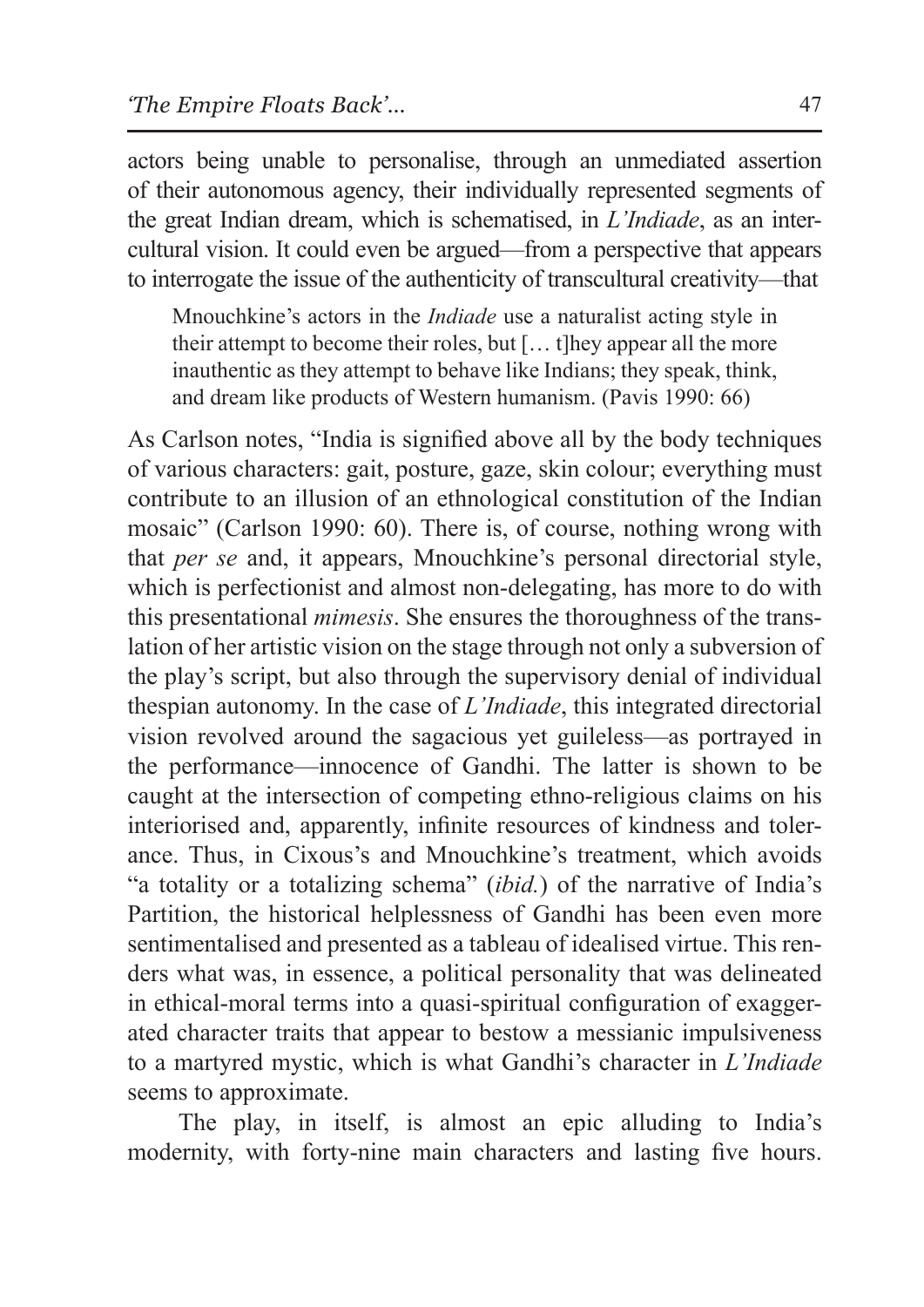There is an almost incessant hustle-and-bustle of the primary cast and supportive actors rushing onto the stage and off it, creating a protean and motile acting 'body'. The central theme is the tragic triumph that is the simultaneous Independence and Partition, on ethnocentric lines, of the unified nation-state-experiment called 'India' and the traumatising experience that this entailed for millions of Hindus, Sikhs and Muslims scattered across the Subcontinent. The chronological span depicted in the *dénouement* is, broadly, from 1937 to 1948, covering the last and greatest mass-mobilisations called for by Gandhi, the achievement of Independence and its bloody resolution through internecine civil war, mainly through the Muslim League's inability to appreciate, let alone share, the mainstream nationalist aspiration for the emancipation of a united Motherland. In *L'Indiade*, the lion's share of the blame for this seems to have been laid at the door of the League's perception that, in a united India, Muslims would, necessarily, be subjected to systemic inequality of treatment.

One of the most striking aspects of the play is the highlighting of the perceptual differences between the various political camps in pre- -Independence India and the manner in which they are aired in dialogues with each other and the British. The more vibrantly coloured and intense evocations of Indianness, however, emanate not from these political leaders but from the more subaltern characters, like untouchable rickshawpullers, common soldiers and other combatants, and poor farmers, whose approximations of the Indian dream complement "the lyrical musings of Gandhi, the theoretician of nonviolence" (Miller 2007: 85). Another significant character, almost as central to the play as that of Gandhi, is that of the itinerant Bengali pilgrim, Haridasi, who bridges different parts of the plot in a narratorial capacity. Hers is the view from below, but this worm's-eye view seems quitecapable of comprehending and valuing Gandhi's free-flowing magnanimity and almost limitless toleration and acceptance of the 'Other'. His was, at least "for Cixous[,] a choice maternal figure, a Solomonic good mother in keeping with the Cixousian definition of 'the feminine'." (*ibid.*: 86) This interpretative fecundity and border-crossing multivalence of Cixous's masterly—in both literary and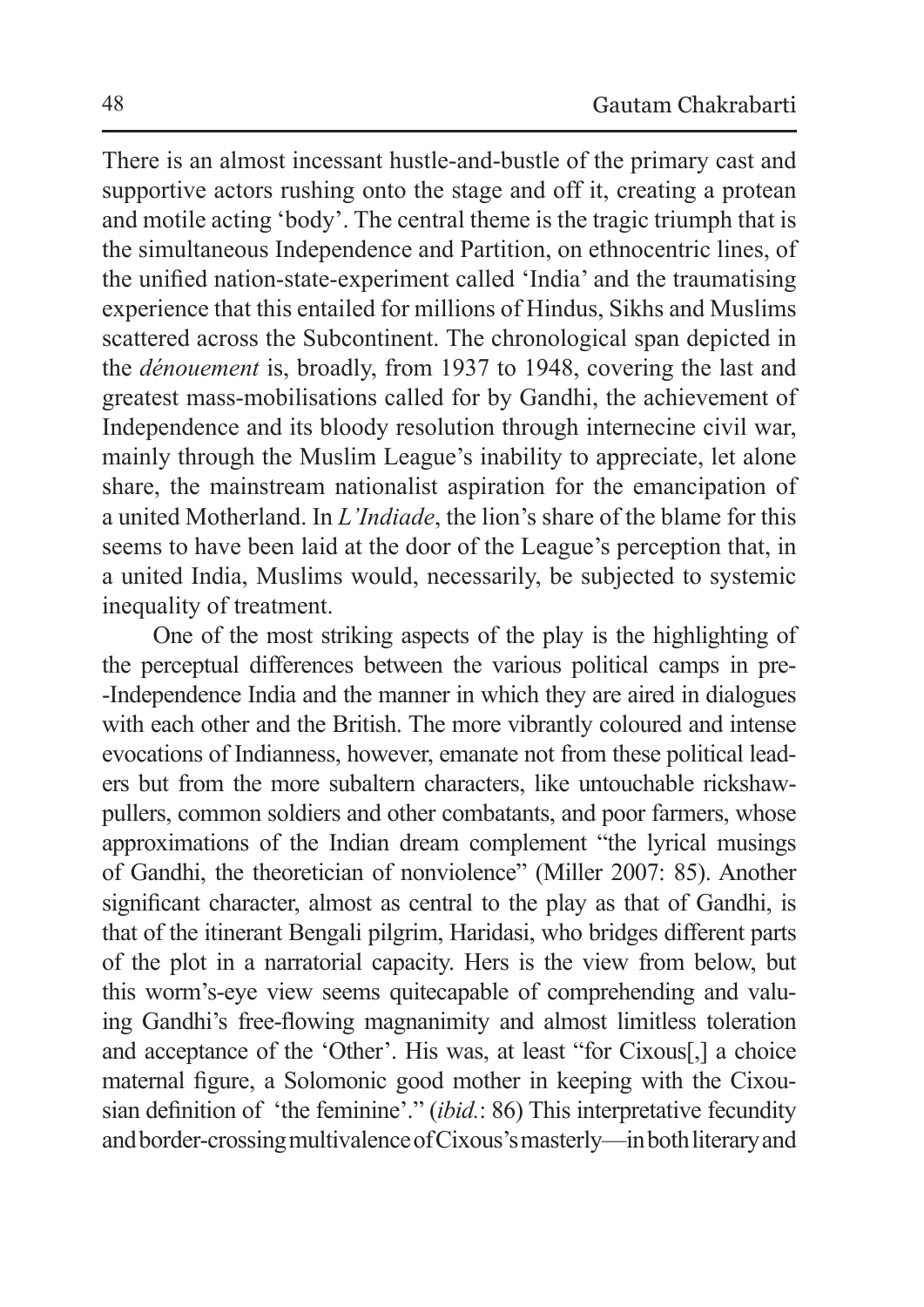dramaturgical terms—configuration of Gandhi's character may be seen as her envisioning of the same as a locus of gender reversal and the sacralisation of the eternal feminine. This seems to have been a crucial element of her understanding of communality, mercy, toleration-induced metamorphosis and the willingness and ability to give of oneself, which she relates to the Gandhian sublime. As she enunciates, through the champions of this new humanitarian manifesto of the reconciling fellowship of acceptance, "[i]f there are two leaves on a tree, they aren't identical but they do dance to the same breeze—that's true of the human tree too. Let's allow time to let human affairs grow and ripen" (Cixous, transl. in Miller 2007: 82).

In her aesthetic schematisation of the staging of *L'Indiade*, Mnouchkine seems to have developed upon this very Cixousian leveraging of the power of emotive transcendence and rather deliberately blurred the border between the 'real' and the 'unreal', with lavish stagesettings and a frenetic flurry of never-ceasing activity on and around the stage. She had arranged for a pervading smell of Indian spices and food to greet the viewing public upon arrival, followed by exposure to the milling actors, who would be smiling and selling snacks and victuals as on an Indian street, the experience of which they had garnered during their rehearsal-trips to South Asia. The play would be introduced by Haridasi, who would have already introduced herself to the viewers by uttering pleasantries in Indian-accented English and chatting about the impending ethnic conflagration. In fact, hers is the character that exerts a continued vigil, of sorts, at the threshold of the Gandhian conscience, given that, in her tripartite function as "storyteller, commentator, and witness, [she] added yet another disconcerting layer to the performance, as she, border-crosser par excellence, spoke directly and throughout the play to the spectators... as a pilgrim... [the audience's] onstage partner" (Miller 2007: 90). Another similarly trans-dimensional character is that of Moona Baloo,16 "a performed and performing female

<sup>16</sup> This seems to be an English transliteration of the Hindi word *bhālu* (from the Sanskrit *bhalluka*)—as also seen in the late-Victorian English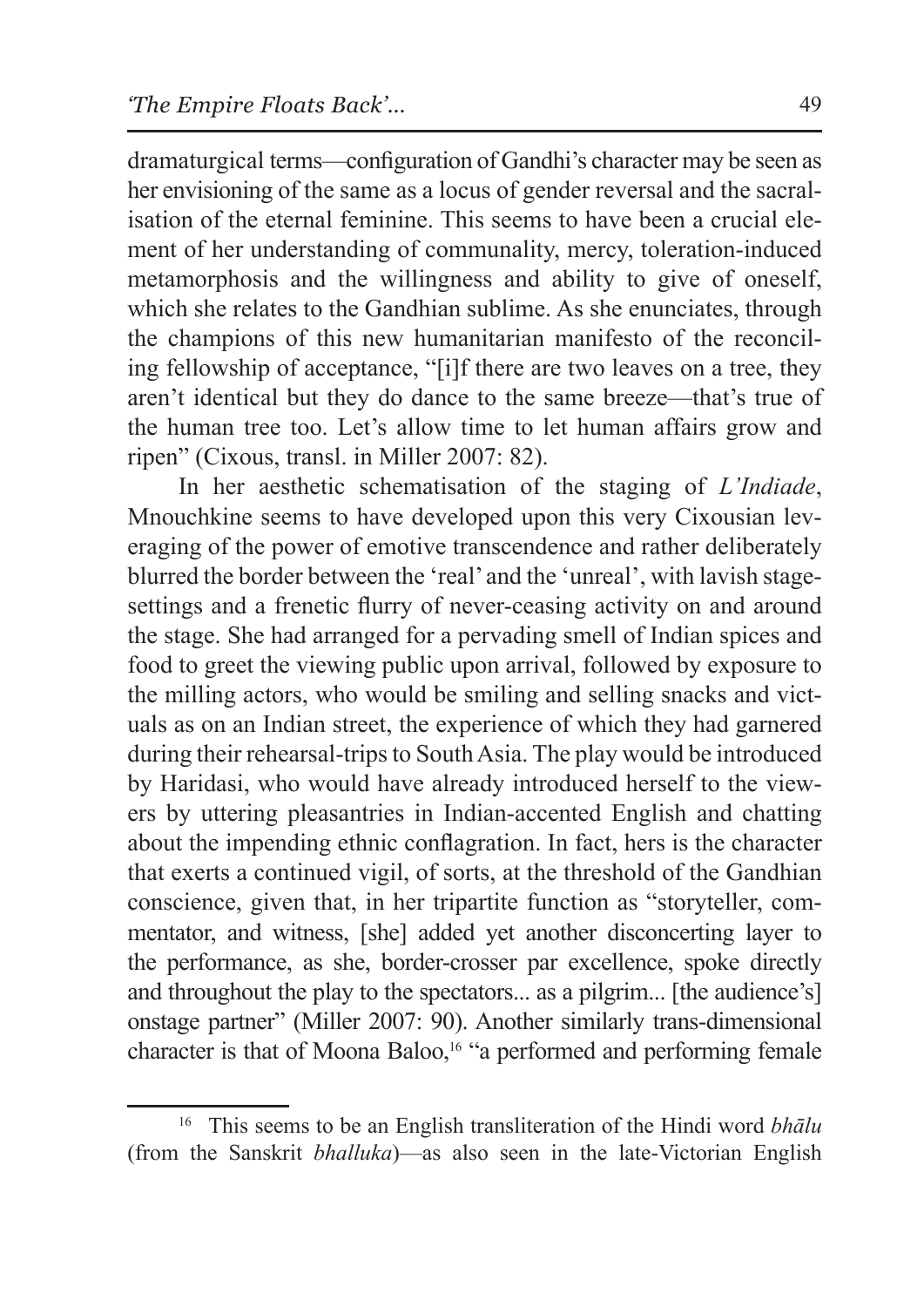bear whose destiny in the production paralleled India's" (*ibid.*). This character seems to mirror the psycho-emotional vicissitudes of her ambience, striking and killing a Muslim figure after going rogue and injuring her trainer, who seems to allegorise the body politic of India's societal-civilisational equilibrium. Thus, when she calms down after meeting Gandhi, an emotional-mimetic bond seems to have been established between herself and the latter, which is reflected in the similarity of their deaths, almost as sacrificial offerings to the cataclysmic and daemonic forces of political emancipation in the midst of civil strife.

These two border-crossing subaltern presences in the play, those of Haridasi and Moona Baloo, succeed in unpacking a level of essentialised meaning inaccessible without the interpretative and reconciliatory mediation of such haunting and transgressive spectres. The spectrality of their influence does not diminish the centrality of their signification, which operates by the very transgression that seems to deny them genealogical agency or the ability to trace their ideational and creative lineages. By pushing the connotative dimension of the 'Indian' expression of Selfhood beyond the realm of self-defined categories of inclusion and exclusion, they expand the scope of these very categories and render them accessible and comprehensible to the 'Other' and the uninitiated and/or the excluded. Thus, "the hyper-real 'Indians', whose gestures and detailed costuming both signalled the 'real' and the Théâtre Du Soleil's efforts to construct it" (*ibid.*: 92), seem to be a function of the transcendence Mnouchkine inscribes into her characteral delineations. The overt surreality and reified representational agency of many of the characters in *L'Indiade*, thus, may be an attempt to accentuate

novelist Rudyard Kipling's *The Jungle Book* (1894)—which means 'bear'; 'Moona' could be derived from the Hindi *munnā*, which is used affectionately for a little boy. It may be worth noting that the role of Moona Baloo was assayed by Catherine Schaub Abkarian, a French actress who "studied at Beaux-Arts in Bourges and Paris before studying Kathakali […] for five years in France and India. She has worked with Bread and Puppet Theater and later with Théâtre du Soleil" (Schaub Abkarian 2015).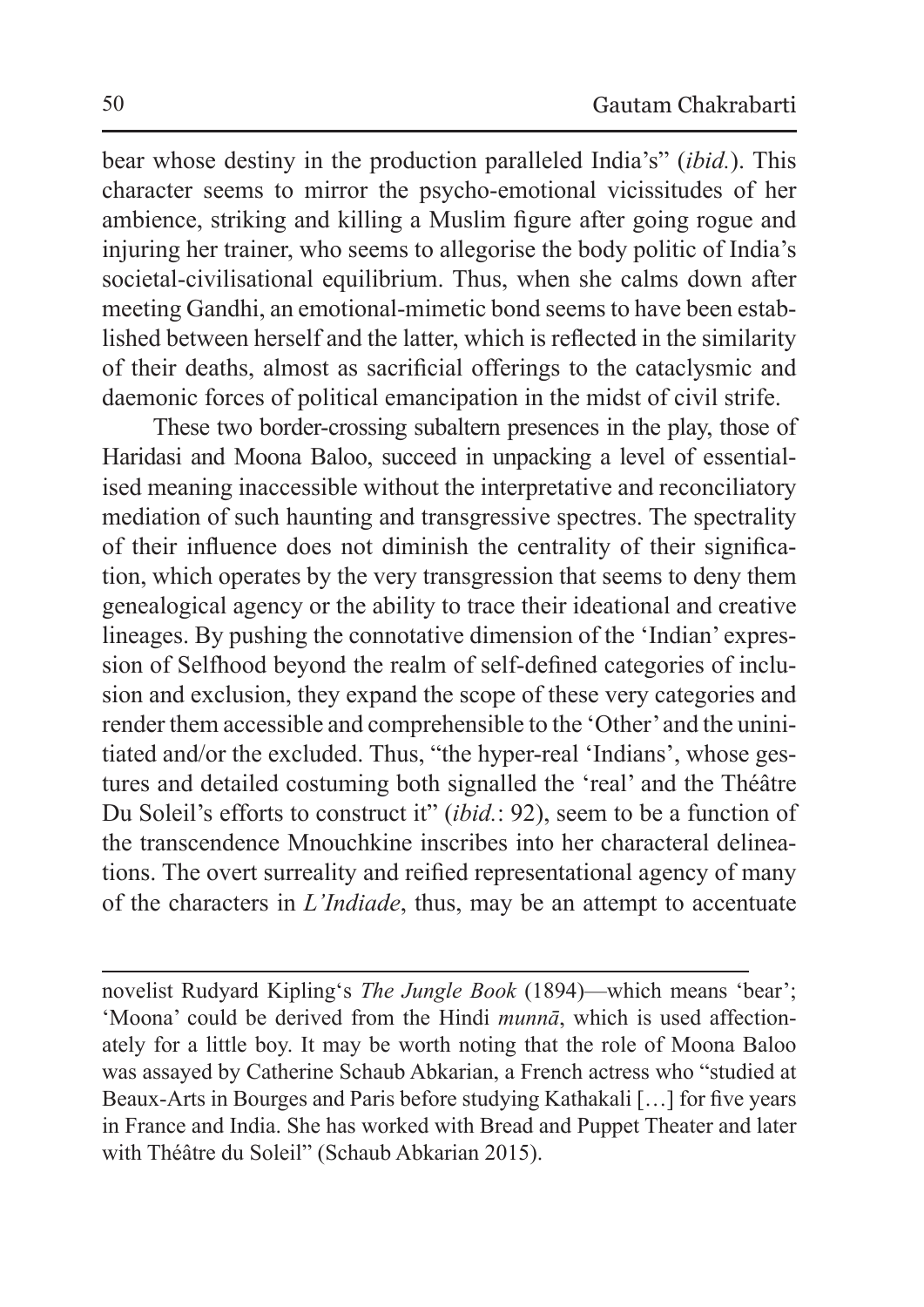the acceptability of the same as authentic mediatory figures in their own right. This may, also, render the play somewhat Shakespearean in its approach to capturing and celebrating the heightened magic of the moment. In its unpacking of the tragic between the historical and the personal, in its ability to encapsulate both the individual and the societal, the personal and the political, through the operation of a deferral and delegation of dialogic meaning, in its lyrical concatenation of emotional fields and temporal leaps, and in its figurative linkages, one may be able to trace a Shakespearean gambit in *L'Indiade*. This is not surprising given Mnouchkine's demonstrable regard for and debt to Shakespeare, along with Chekhov, for the 'realistic' dimension, and Molière, for the 'comic'. As in her interpretation of *Richard II*, Mnouchkine attempts to unpack and communicate meaning through the sustained utilisation of intensive and energetic bodily exertions on the stage, together with vigorous choreographic interventions and the creation and proliferation of what may be regarded as rituallyconnotative—in the sense of the ritual background of theatrical 'spectacles' (Fischer-Lichte 2005)—and symbolically powerful pockets on and off the stage. This brings her technique quite close to that followed in, for example, Kathakali and other Indic genres of dance-drama, which also emphasise—within a totalising framework the use of intense and multi-layered allusive frameworks that refer to complex psycho-emotional and social states. This dramaturgical proximity will be discussed in the following section, through comparisons with some of the precepts and conceptual frames of Indic dramaturgical theory.

### **On theatrical and ritual boundaries in Mnouchkine's work**

Fischer-Lichte's seminal work on the complex relationship between ritual and theatre, *Theatre, Sacrifice, Ritual: Exploring Forms of Political Theatre* (Fischer-Lichte 2005), looks at the so-called 'spectacles'—for example, the Olympics *et al.*—of the  $20<sup>th</sup>$  century through the prism of ritual. She commences this exploration with an actress called Gertrud Eysoldt, who was with the Kleines Theater in Berlin, and is said to have "transgressed the boundary between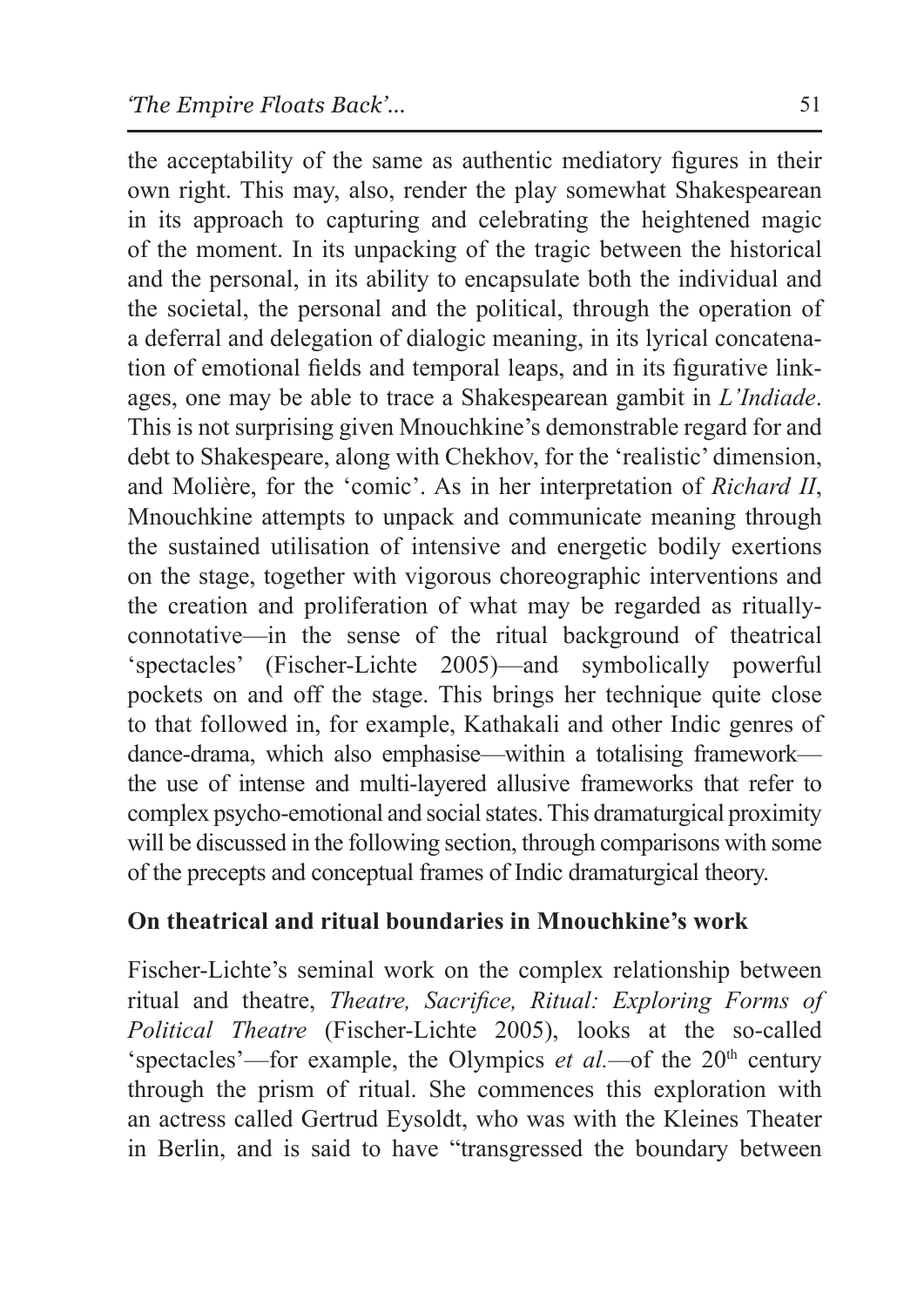the semiotic and the phenomenal body" (*ibid.*: 5) in her performances. In Max Rheinhardt's version of Sophocles' *Electra* (1903), she is said to have brought "wild ecstasy 'from some primitive past'" (*ibid.*: 4), mainly through her "intense display of corporeality" (*ibid.*: 1). Her acting worked "on the body of the spectators, on their senses and nerves and not so much on their imagination, their mind, via empathy" (*ibid.*: 6). Through a transformative process that Fischer-Lichte sees as indicating "a temporary annulment of the principle of individuation" (*ibid.*: 7) Eysoldt "sacrificed her own physical integrity… for the sake of the impact of the performance. And it was this sacrifice that transported the spectators into a hypnotic state. Thus, in her play Eysoldt transgressed yet another boundary*—*that which separated theatre from ritual" (*ibid.*: 9). Building on this concept of the osmotic transgressions between theatre and ritual in Eysoldt's performances, Fischer-Lichte goes on to write:

*Electra* cannot simply be regarded as a theatre performance. It adopted traits of a ritual; moreover, theatre and ritual seem to have merged. In this way, the performance appears as a kind of a focal point where new ideas of theatre and ritual arising and developing between the turn of the century and World War I met and converged... (*ibid.*: 13)

Fischer-Lichte's book does not discuss the ritual/theatre binary from the perspective of Indic dramaturgical traditions, but traces this merging of the two entities back to Europhone ideas that were thrown up by and, in turn, characterised European modernity. Nevertheless, her observations may help us in making sense of Mnouchkine's own directorial experiments regarding the dramatisation of ritual and *vice versa*. One of the principal ways in which this can operate, both in general and in Mnouchkine's work, is through the performative foregrounding of the body. As Sweeney, while discussing "[t]he repression of the body" (Sweeney 2008: 8) in Irish theatre, writes, "[u]ntil recently practitioners who work to foreground the body in performance have had limited or sporadic success in this area" (*ibid.*). The physical process of producing meaning on stage, more often than not in the canons of theatre, reduces the corporeality of the actors' agency in favour of linguistic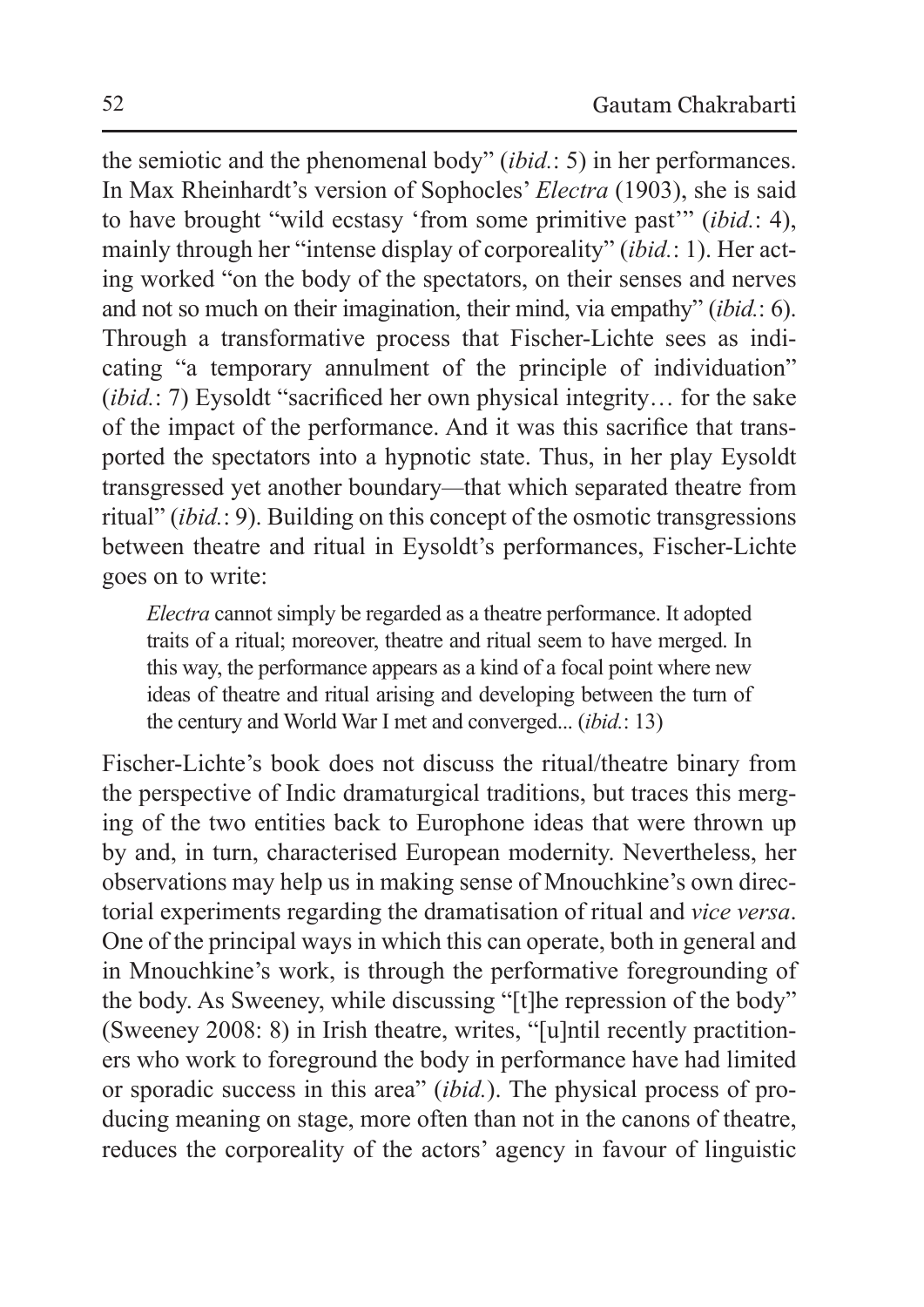pathways of semantic sensemaking.17 It is worthwhile to note, at this juncture, that Mnouchkine's directorial praxis attaches immense significance to the actors' physical conditioning and gestural and other nonverbal kinetic mobility on stage. In the working-patterns of the Théâtre du Soleil, while preparing for a production,

[t]he ensemble takes form through group exercises and the sharing of individual talents, research, and creation, as well as in smaller group endeavors. Exercises take the form of working with masks and other forms of physical communication and theatricalization. (Miller 2007: 111)

Thus, "experiencing [the] greater physical reality and more explicit sensuality" (*ibid.*: 75) of a theatrical production appears to be a key aspect of Mnouchkine's conceptualisation of "the creation of a receptive community" (*ibid.*). It may be argued that this enmeshed and receptive reciprocity between the actors and the spectators, where the latter act as—to use a term from Indian aesthetic theory—*sahṛdaya*s or 'like-minded' auditors of an aesthetic experience,18 helps in re/creating a ritually-ordered space on the stage. Additionally, this spatio-temporal equilibrium and "synchronic relations between ritual and theatre" (Ganser 2017: xi), when seen from the perspective of Mnouchkine's keen interest in and professed indebtedness to Indic theatrical tropes, seems to have been a key determinant of the avant-garde theatre of the  $20<sup>th</sup>$  century. In this context, one remembers the role of the theatredirector and drama-critic Edward Gordon Craig (1872–1966), whose "views, emphasizing the importance of the body and the actor in theatre" (*ibid.*: xii), influenced an entire generation of avant-garde

<sup>&</sup>lt;sup>17</sup> The term 'sensemaking', which has its origins in social psychology, is used nowadays mainly in organisational studies to connote "the ongoing retrospective development of plausible images that rationalize what people are doing" (Weick et al*.* 2005: 409). In theatre studies, one can deploy it to signify the various trajectories through which actors attribute meaning to their collective on-stage realisations and moments.

<sup>&</sup>lt;sup>18</sup> This term is explained, in detail, in fn. 22 later in this essay.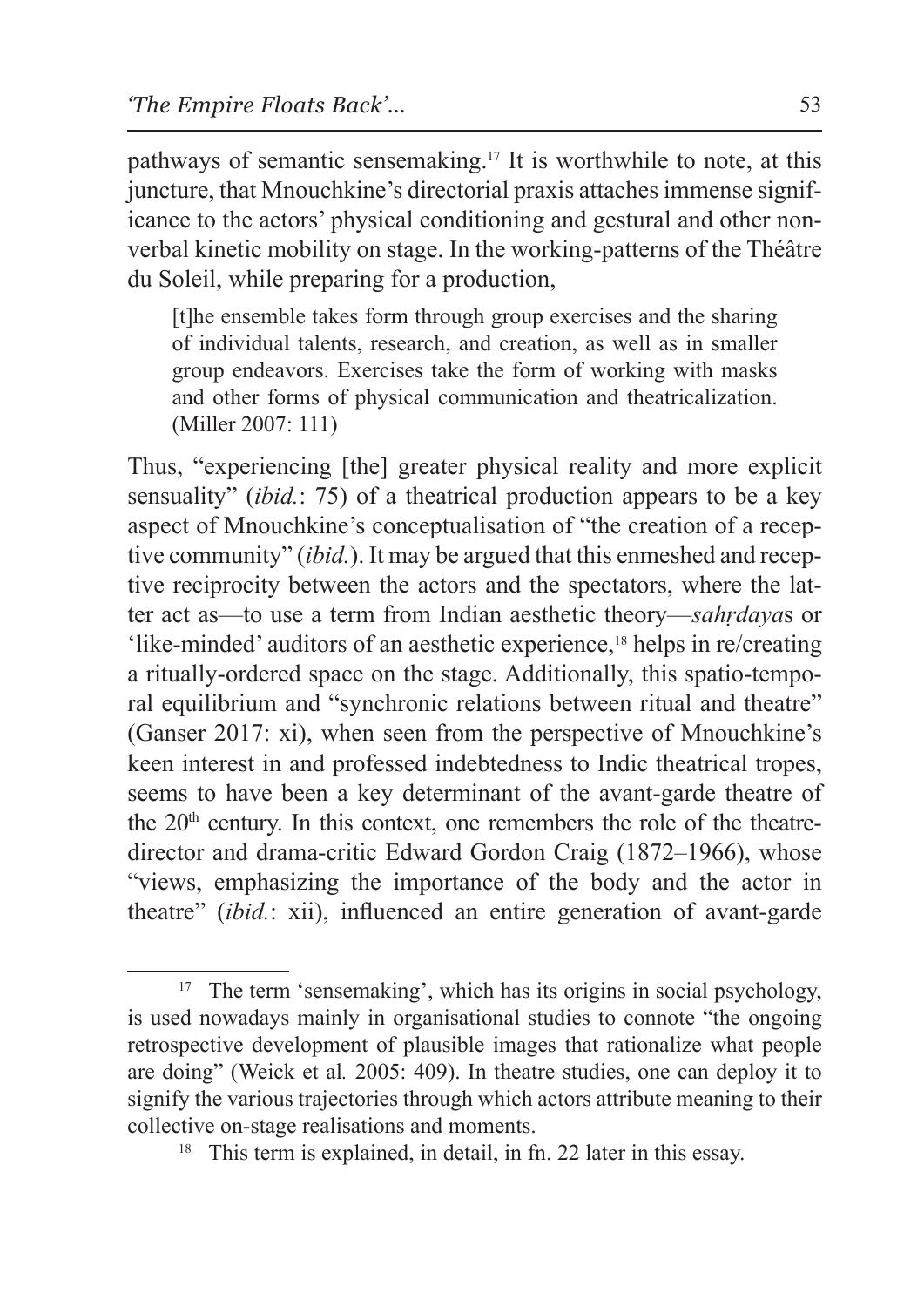theatre-practitioners. He was also "one of the first European directors to take an interest in Indian theatre as a performing art, rather than as literature" *(ibid.)*. It is hardly coincidental, then, that interest in Indic dramaturgy grew in direct proportion to the espousal of body-centric performance-praxes in the Euro-American theatrical avant-garde. Mnouchkine's extensive use of ritualised bodily movements and other non-verbal gestural signifiers can, thus, be linked to a broader interest amongst her peers and precursors—in the various 'eastern' dramaturgical discourses and other performance-related practices.

One of the elements of Mnouchkine's directorial praxis that is comparable to the Indic dramaturgical discourse is the democratic idea, evoked above, that theatre brings together actors and spectators as a receptive community. As Lingorska puts it, with regard to the *Nāṭyaśāstra*, "[t]he interpretation of the dramatic event as a total interdependent involvement of performers and audience in the construction of a unique time-space continuum with specific emotional charge suggested a parallel treatment of performativity in religious rituals and stage plays" (Lingorska 2007: 151). Thus, the production of performative meaning depends on interpretative synergy between the actors and the spectators, whatever the level of the cultural competence of the latter. This "apparent[ly] democratic idea of the [*Nāṭyaśāstra*]" (*ibid.*: 155) that might not have been fully endorsed by later commentators and critics, like the  $11<sup>th</sup>$ -century Kashmiri Śaiva aesthetician Abhinavagupta, is not far from Mnouchkine's conceptualisation of the role of the spectator.

One may even assert that the vision of the *Nāṭyaśāstra*, which will be touched upon briefly below, was one of 'total theatre' and prefigured the notion of a 'global theatre',19 which gains currency in Europe only

<sup>19</sup> The concept of 'global theatre', which has gained intellectual traction—both positive and negative—of late, refers to the transnational and transcultural circulation of play-texts, theatrical motifs, theatregrams and plots across regions and contexts, especially through the colonial and imperial expansion of Europe in the  $18<sup>th</sup>$  and  $19<sup>th</sup>$  centuries and the postcolonial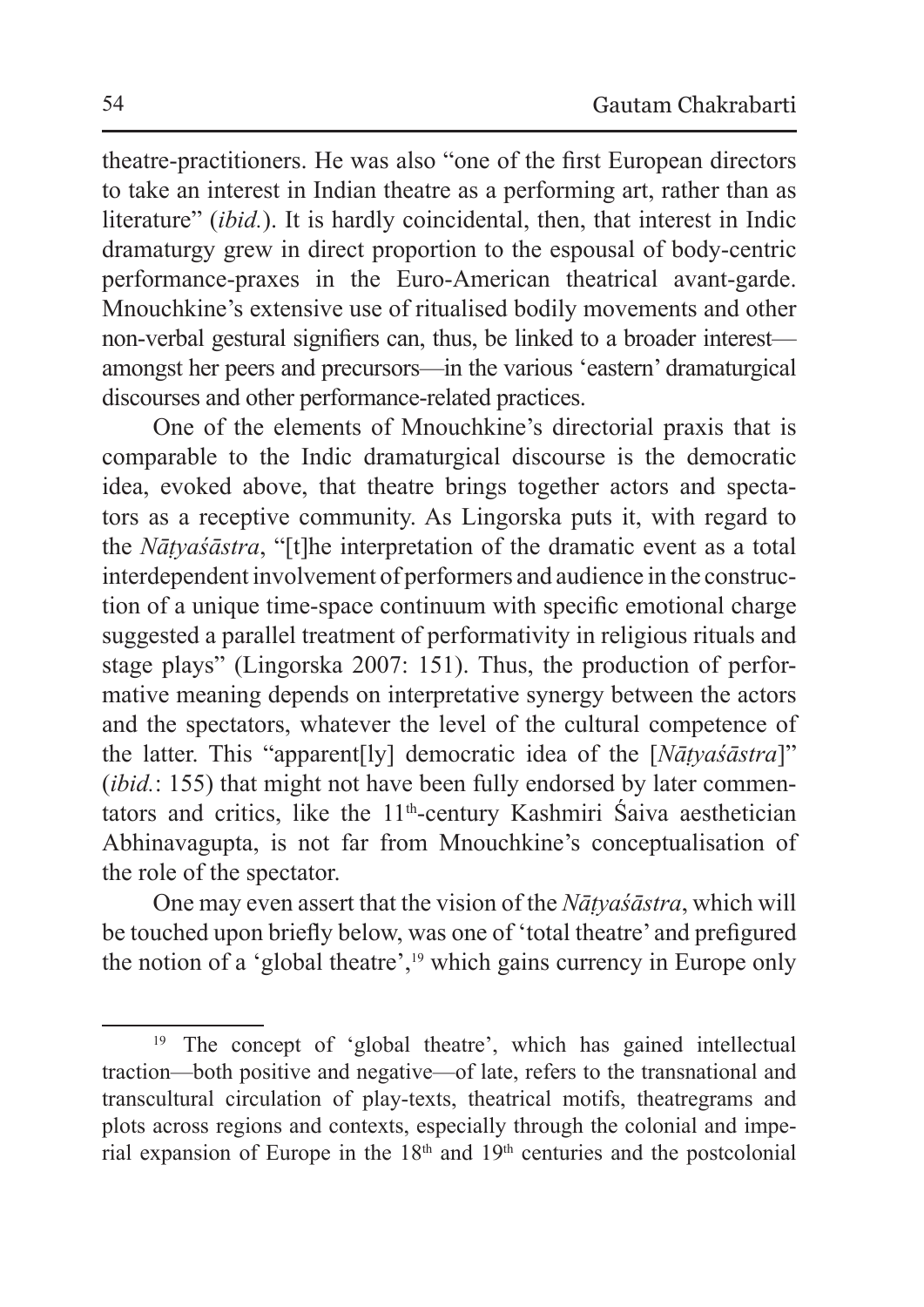as late as in the mid- $20<sup>th</sup>$  century. However, one should not envisage this as being basically contrapuntal to the Aristotelian imperative, as laid out in the *Poetics*, of the "emotional involvement of the spectators in order to achieve the goal of a performance."20 Mnouchkine's approximations of a panoptic stagecraft that attempted to encapsulate the tumultuous vicissitudes of cross-cultural theatre may be seen as resonant with Bharata's vision to the extent that she sought to heighten the interaction between the performance on stage and the audience. Given the plethora of references in the *Nāṭyaśāstra* to the issue of the enjoyment and edification of the audience—ranging from the visibility of the stage for differently positioned *preksakas*<sup>21</sup> ('spectators', 'observers') (Ghosh 1950: 20–21) to the spontaneous rewarding of excellence in performance by the gifting of shawls and rings from their persons by wealthy spectators (*ibid.*: 512)—it stands to reason that the spectators were not expected to remain a passive consumer of a given cultural product. The conceptualisation*—*in the *Nāṭyaśāstra* and especially in the commentary, upon it, by Abhinavagupta—of the ideal and desirable spectator as an empathising *sahṛdaya*22 does also appear in

developmental and philanthropic networks that had emerged in the middle of the  $20<sup>th</sup>$  century. The term seeks to encapsulate the "transcultural entanglements" of arts, media and popular culture" (cf. the URL for the website of the Centre for Global Theatre History, Ludwig-Maximilans-Universität München: http:// www.gth.theaterwissenschaft.uni-muenchen.de/about/index.html that characterises these socio-political transformations. See, also, Balme 2016.

<sup>20</sup> This point, along with others in this paragraph, was pointed out by J. Küpper on 23rd October, 2013, during a discussion with the present writer on various theoretical issues that have been developed further in this essay.<br><sup>21</sup> The term *preksaka* should be understood as connoting more than just

a member of the audience. Shulman sees her/him as an "attuned spectator" (Shulman 2015: 105), who is capable of discerning the finer points of complex and contrapuntal performance-registers.

<sup>22</sup> This Sanskrit adjectival noun ( $\leq$ sa = same, similar or saha = with + *hṛdaya* = heart) has been translated as "aesthetic appreciator" (Hardikar 1994) or 'connoisseur'.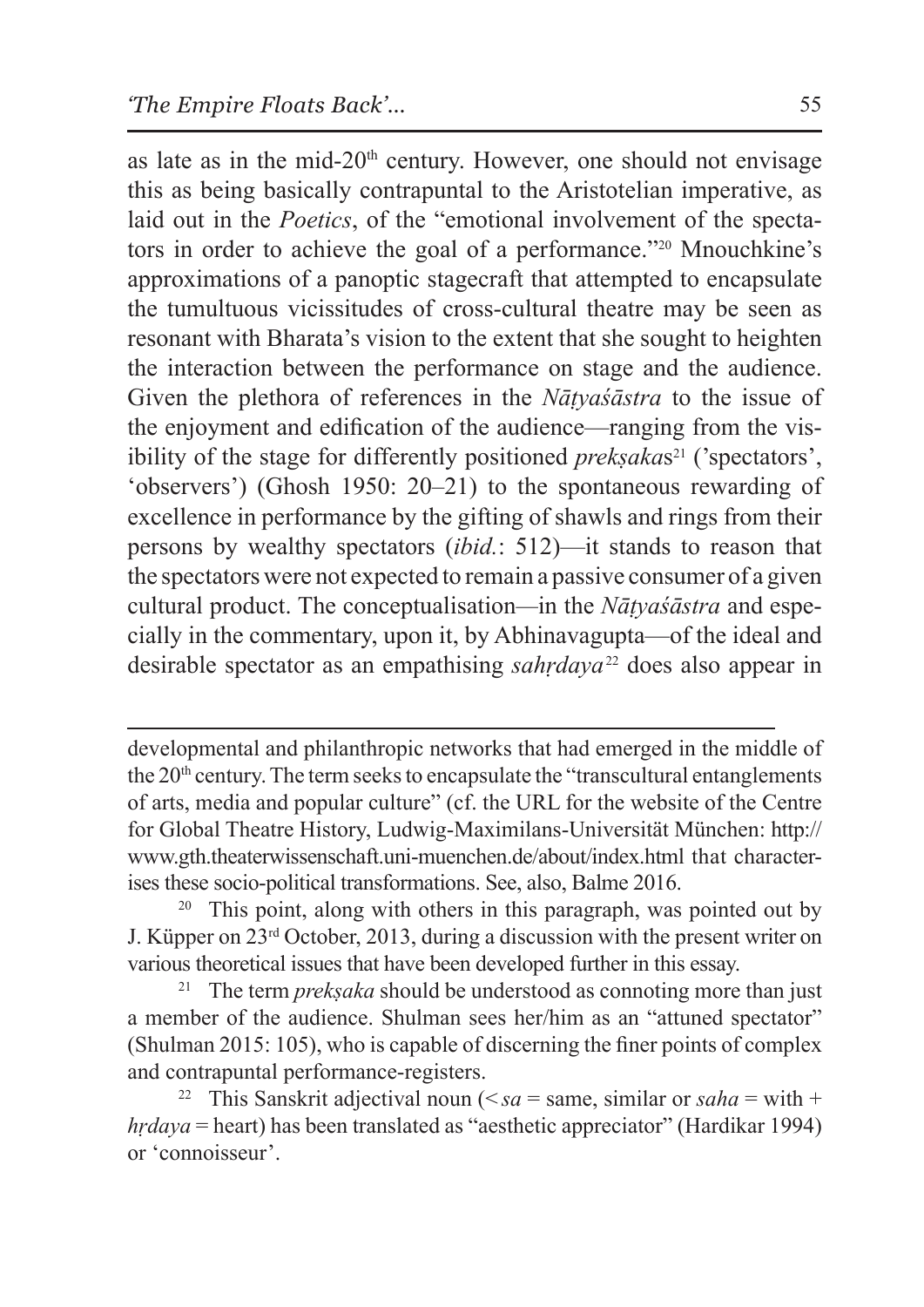Mnouchkine's directorial practice. However, one does need to keep in mind that Mnouchkine's strategy seems to be rather anti-Aristotelian in its attempt to disassemble and even deconstruct the boundary between the actors on the stage and the audience. Her directorial impetus seems to be geared towards a self-reflexive integration of the audience in the *dénouement* itself, with the actors, in many situations, leaving the stage and carrying the performance into the assembled spectators, often interacting with the latter. This, obviously, succeeds only when the audience is receptive to such stylistic disintegration and, one feels, the ideal audience envisaged by the *Nāṭyaśāstra* would have a few problems with such breaks with the schematised structure of aesthetic receptivity. It does seem that the structured development of psychoemotional narratives and the necessity of "having suitable Junctures (*sandhi*) and their [proper] unions… for presentation to the spectators" (*ibid.*: 322) are central to the vision of the *Nāṭyaśāstra*. Moreover, a certain aesthetic *distanciation* from the events depicted on the stage was required for a *sahrdaya* to fully appreciate the performance.<sup>23</sup>

It could be more profitable to view Mnouchkine's practice, in this context, as a radicalisation of a number of more modern ideas, primarily those of Luigi Pirandello (1867–1936), about the actor-audience relationship. The latter had introduced, from popular, 'low-brow' genres like the Commedia dell'Arte, nuances and notions of performancestrategies geared towards spectator-participation to the sophisticated stage. Given that, in the Commedia dell'Arte, performative goals were structured around the need to respond to instant popular demands, often expressed through robust audience-engagement around and even on the makeshift stages, one can argue that this entailed a certain blurring of the distinction between reality and performance. Thus, new forms of thespian engagement and artistic self-expression<sup>24</sup> that

<sup>&</sup>lt;sup>23</sup> On this and other aspects of the Indic theorisation of theatre and aesthetics, see, among others, Bansat-Boudon 1992.

<sup>&</sup>lt;sup>24</sup> This, more often than not, reminds one of medieval religious plays where the audience was so complicit in the depictions that they would, for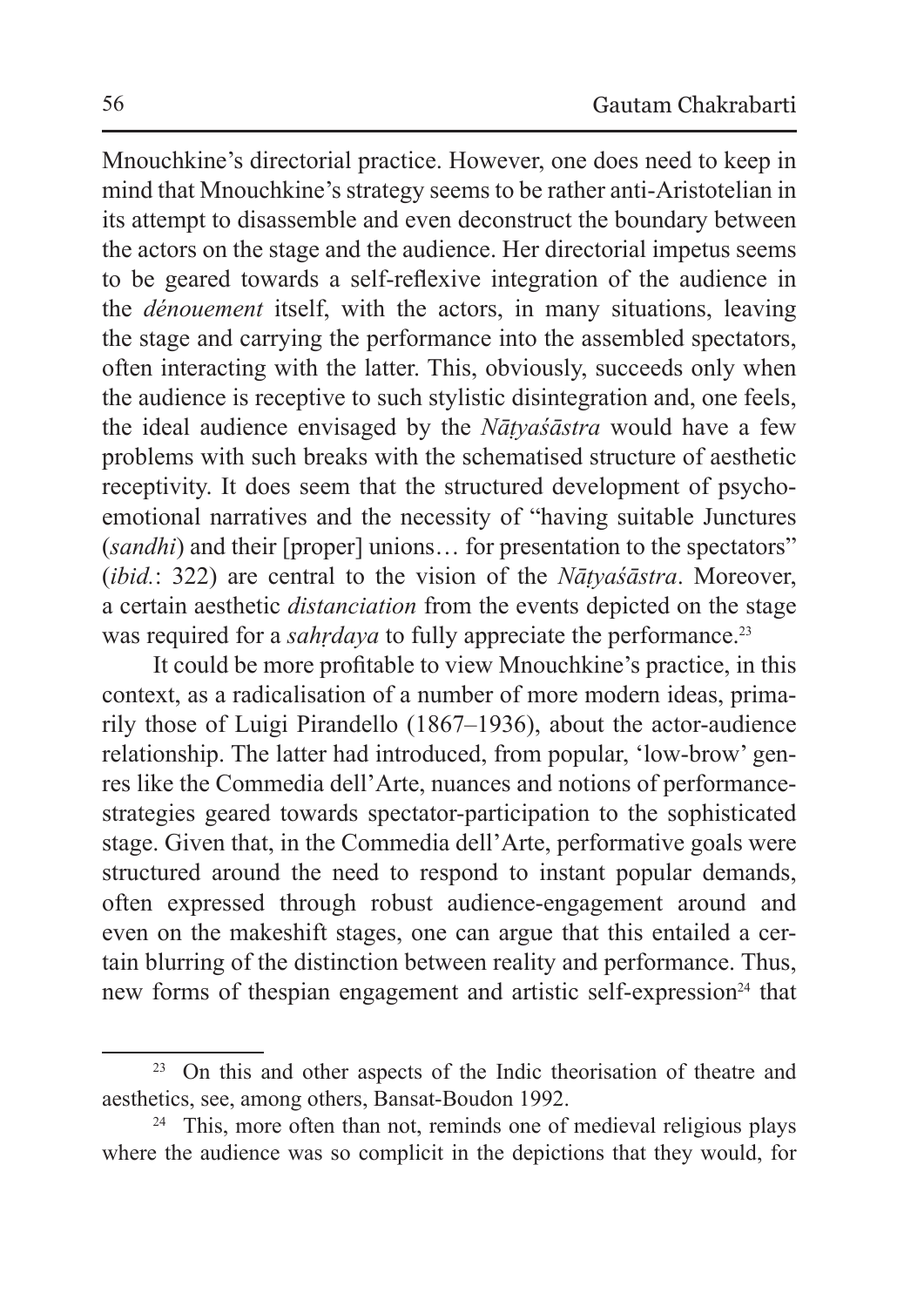reflected current popular concerns more aggressively and directly were introduced by Pirandello to literary theatre. It is in this interstitial domain of proximity to the contemporary through a disavowal of the static and the structurally-fixated that Mnouchkine seems to be in her element. In fact, the influence of the Commedia dell'Arte is clearly discernible in the centrality of improvisations in her directorial and Cixous's authorial praxes. Thus, almost all of her productions are, simultaneously, 'popular'—in the sense of creatively addressing propeople concerns—and 'post-Eurocentric', seeking to envision a liminality of representation that may exist in a theatrical space with a less categorical division between the real and the sur/unreal.

Such spaces did exist in pre-modern European theatre and, also, in certain forms of Sanskrit drama<sup>25</sup> Mnouchkine seems to have succeeded in a hybridised evocation and cross-fertilisation of both the more meta-structurally-anchored and body-oriented Asian theatre-traditions and the popular theatre/s of Europe. A suitable example of this could be the plays of Luigi Pirandello, especially *Sei personaggi in cerca d'autore* (*Six Characters in Search of An Author*, 1921), in which the fluidity of the relationship between the real and the mimetic is a key

instance, start cursing the actor playing Judas Iscariot; thus, they would participate in the play. The author came to know this during a discussion with J. Küpper. 25 One example of Sanskrit drama addressing pro-people concerns

could be the multiplicity and precise nature of the references, in the text of the *Nāṭyaśāstra*, to the roles, prescribed movements, actor-profiles and physical characteristics of the 'Jester' (*vidūṣaka*). This figure was used, in all likelihood, to create a bridge between the events depicted on the stage and the public, by addressing quotidian matters through humour. Accordingly, the Jester has been described as "one who betakes himself to various places (lit. shelter) connected with the movement of all kinds of characters and creates […] pleasure for them and sometimes takes shelter with women [for the same purpose] and who is ready-witted, a maker of puns, and whose speech is always connected (lit. adorned) with the disclosure of extremely humorous ideas" (Ghosh 1950: 549–550).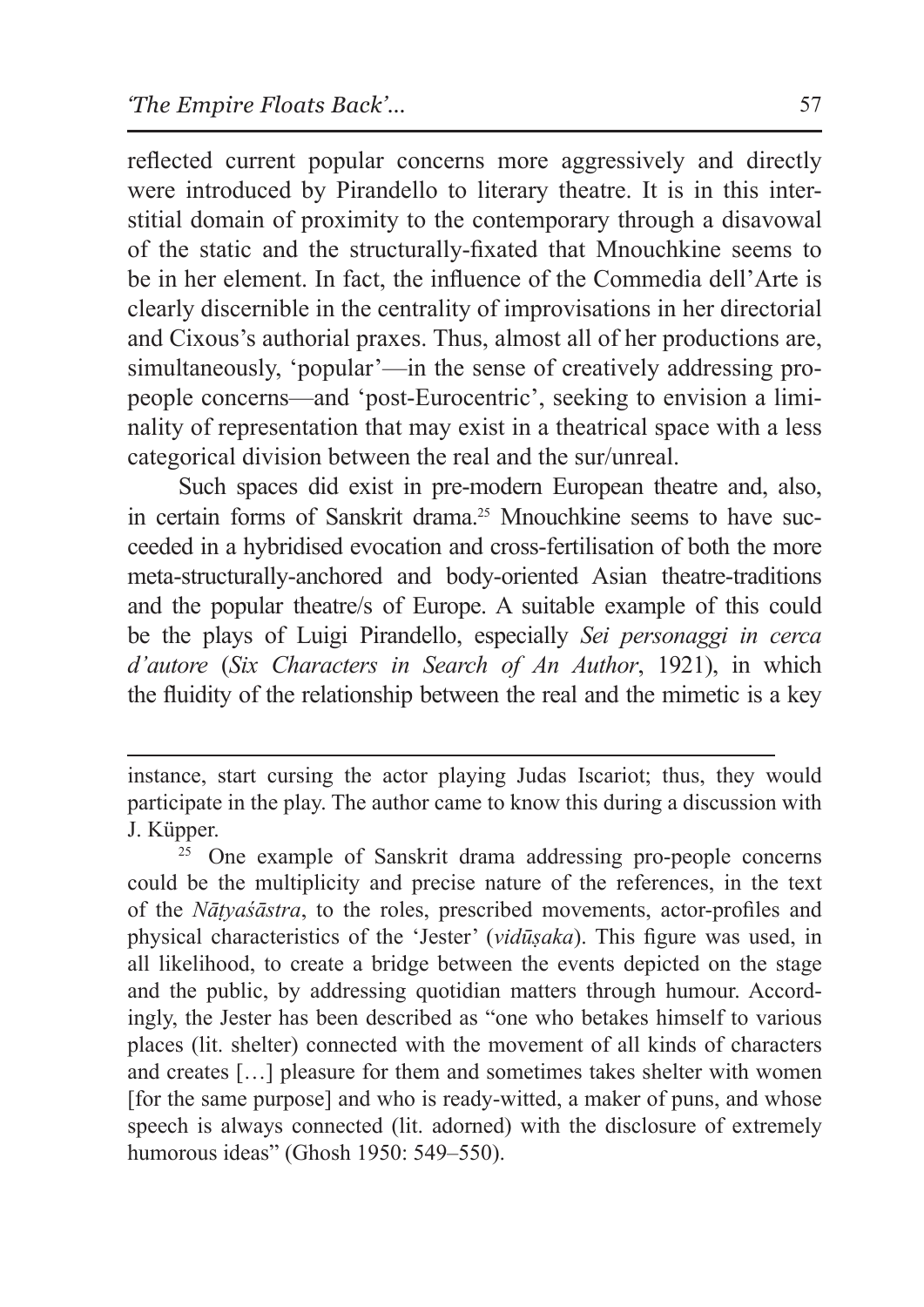concern. In a nutshell, Mnouchkine's creative originality derives from the fact that she extracted rather different—almost even radically so methodological and generic elements from the Europhone popular stage and the Indic dance-drama.

One of the most schematic and prescriptive aspects of the *Nāṭyaśāstra* is its close and structured attention to minute details regarding the playhouse and the stage, which have been discussed and delineated in great and schematic detail in the original text. In fact, it is mostly in this dramaturgical domain that Ariane Mnouchkine's productions and the theatrical practices of Le Théâtre du Soleil come closest to Bharata's normative and didactic suggestions. This is most evident in Mnouchkine's principles of staging, which seem to be in favour of panoptic, carefully constructed stages, where—like in the *Nāṭyaśāstra—*close and minute attention is directed towards the relationship between architectural and construction-oriented features and stage-design. In the production of *L'Indiade*, there are multiple and multi-layered stages, with protean and multi-functional elements like the use of 'bleachers', on which the viewers are seated. Another is the 'vomitorium', which acts as the conduit through which the choric masses of ordinary 'Indians' flow in and out of the lower layers of the stage/s. This embeds the actions and mono/dialogues of the main characters within the kaleidoscopic frames of Indian life. Yet another key production-feature is Gandhi's musical theme, "played by Jean-Jacques Lemêtre—positioned side-stage left within a Calderesque assemblage of some 100 musical instruments" (Miller 2007: 87). In general, the utilisation of different kinds of music to indicate various psycho-emotional states, and the strict segmentation of stage-space between opposing political formations that ring the central figure of Gandhi are the musical hallmarks of *L'Indiade*. All of these elements bring Mnouchkine's production-values closer to those espoused in the *Nāṭyaśāstra*, especially given Mnouchkine's almost-obsessive attention to detail.

Another possible locus of praxis-related convergence, if not commonality, is in their approaches to involving and including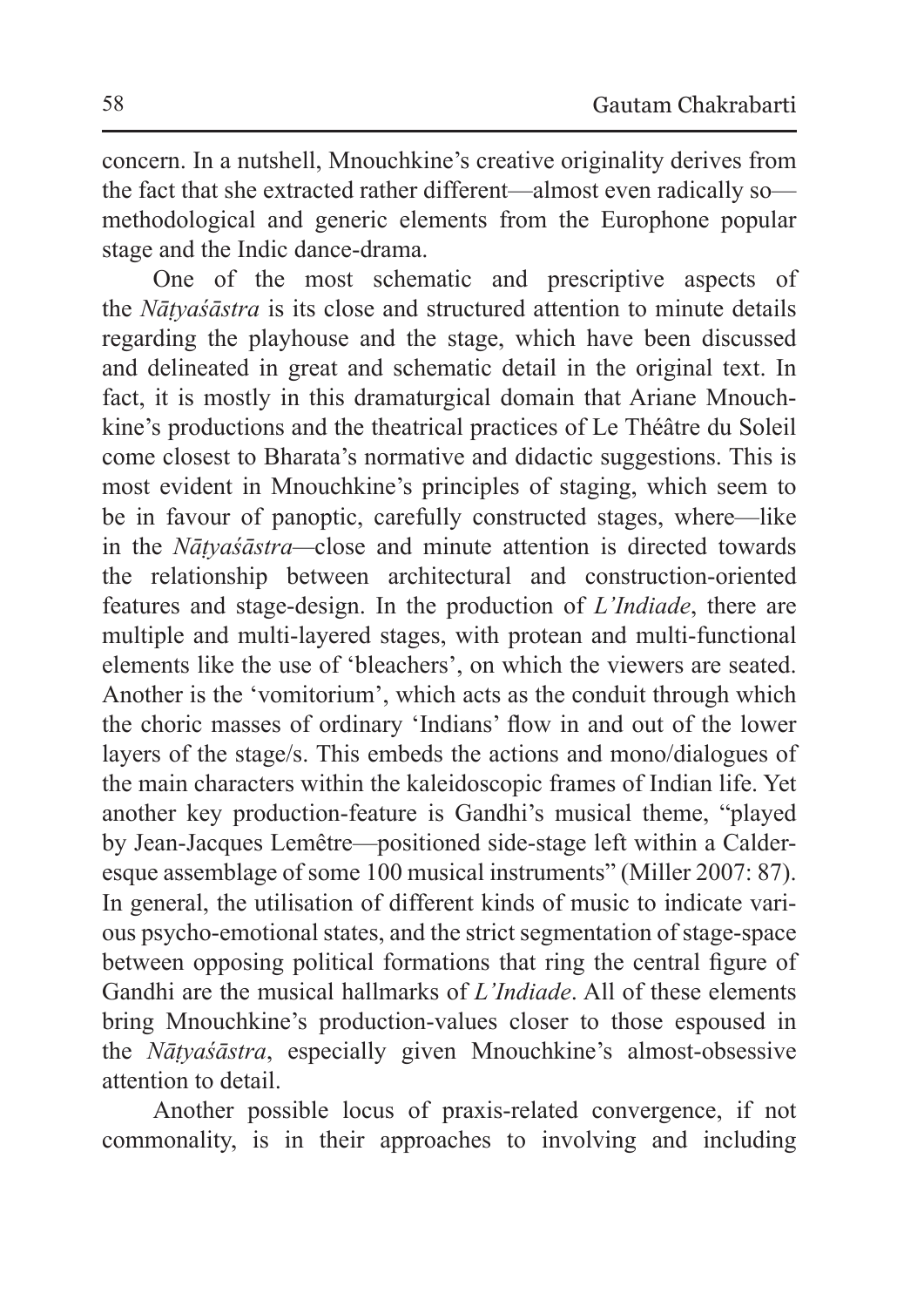the spectators in the *timbre* of the performance, with Mnouchkine's firm belief in the ultimate location of theatre in the intersectional space between the actors and the viewers. Given her conviction of the impossibility of a theatre sans its public—which puts her at odds with, for instance, Kūtiyāttam where, when performed within a sacerdotal context, in a Hindu temple, there can be no audience, except for the Gods—she expends considerable organisational and temporal resources in trying to ascertain, even determine what the spectators should be like. In his perceptive and thorough-going *Collaborative Theatre: The Théâtre Du Soleil Sourcebook*, Williams provides a detailed first-hand survey and an in-depth analysis of the origins and evolution of the troupe's performative idealism and collaborative practice (Williams 1999). This work collates the critical and historiographical insights of international theatre-scholars and interviews with members of Mnouchkine's troupe. There is, in it, an interesting and insightful discussion of *L'Indiade*, focussing on, among other aspects, the almost symbiotic relationship between the performers and spectators in creating meaning/s. According to him, the role of the viewers in eliciting, even excavating meaning from a performance is crucial. Thus, "spectators must be left with things to discover. These are waves, resonances; an actor strikes a gong or drops a pebble in water, but he won't try to fix all of the waves that will be emitted, to freeze them so that everyone can clearly count the number of rings that are released" (*ibid*.: 84). According to Bansat-Boudon, who sees the *rasa*-scheme as being central to the poetics of Indian theatre, the spectator must have a heart that recognises emotions (Bansat-Boudon 1992).

The *Nāṭyaśāstra*, certainly, accords the status of *primus inter pares* on the *prekṣaka* (from *prekṣā*=theatrical spectacle), though later texts also use the term *darśaka*26—literally, 's/he who sees'—or viewer. Although theatre should be able to appeal to different people

<sup>26</sup> This Sanskrit adjectival noun comes from the Sanskrit root *dṛś* meaning 'to see' and is connected to the noun *darsana* (=vision, seeing); it is used to connote the 'viewer'.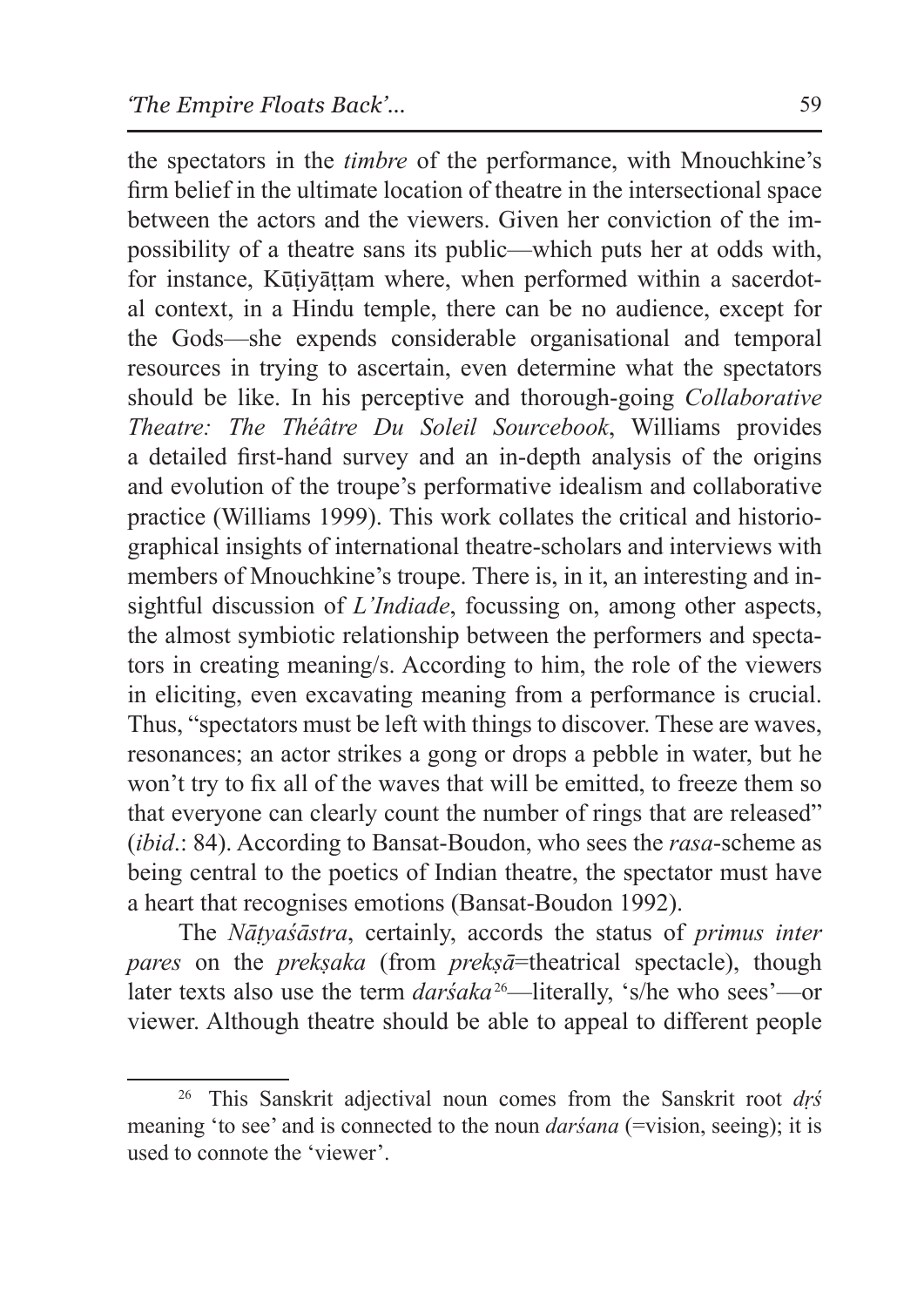in different ways, the ideal spectator needs to be sophisticated and artistically, musically, theatrically and intellectually cultivated enough to be able to grasp the gestural, figurative, cosmetic and other representational complexities of a theatrical performance. In a categorical description of a model spectator, the text enjoins that

[t]hose who are possessed of [good] character, high birth, quiet behaviour and learning, are desirous of fame and virtue, impartial, advanced in age, proficient in drama in all its six limbs, alert, honest, unaffected by passion, expert in playing the four kinds of musical instruments, acquainted with the Costumes and Make-up, the rules of dialects, the four kinds of Histrionic Representation, grammar, prosody, and various [other] Śāstras, are very virtuous, experts in different arts and crafts, and have fine sense of the Sentiments and the States, should be made spectators in witnessing a drama. (Ghosh 1950: 519)

Such a viewer was called, in later texts, a *sahṛdaya* or empathic sharer and connoisseur of an artistic experience. S/he was expected to be able, through her/his education, training, social status and general psychocultural proclivities to not only accompany the actors and accompanying musicians in the theatrical striving for meaning but also unpack and even create individuated levels of deeper experiential realisations. The ideal spectator, thus, also has to be a *rasika*27 or someone trained in the manner of critical and subtextual appreciation of the different psycho-emotional states and tropes presented in the performance. S/he—in the ideal ancient playhouses described in the *Nāṭyaśāstra*, there were both female and male spectators—has to be a *sāmājika*, 28 a person well-acquainted with the typical features of her/his society,

<sup>27</sup> This Sanskrit adjectival noun is derived from *rasa* (=juice, essence); it is used for a 'connoisseur', who is conversant with the psycho-emotional structure of dramatic composition and performance. On *rasa* and its crucial significance in the domain of Indian aesthetics, see, among others, Bansat-Boudon 1992.

<sup>&</sup>lt;sup>28</sup> This Sanskrit adjectival noun is derived from *samāja* (=communal gathering, congregation, royal assembly); the term *sāmājika* is commonly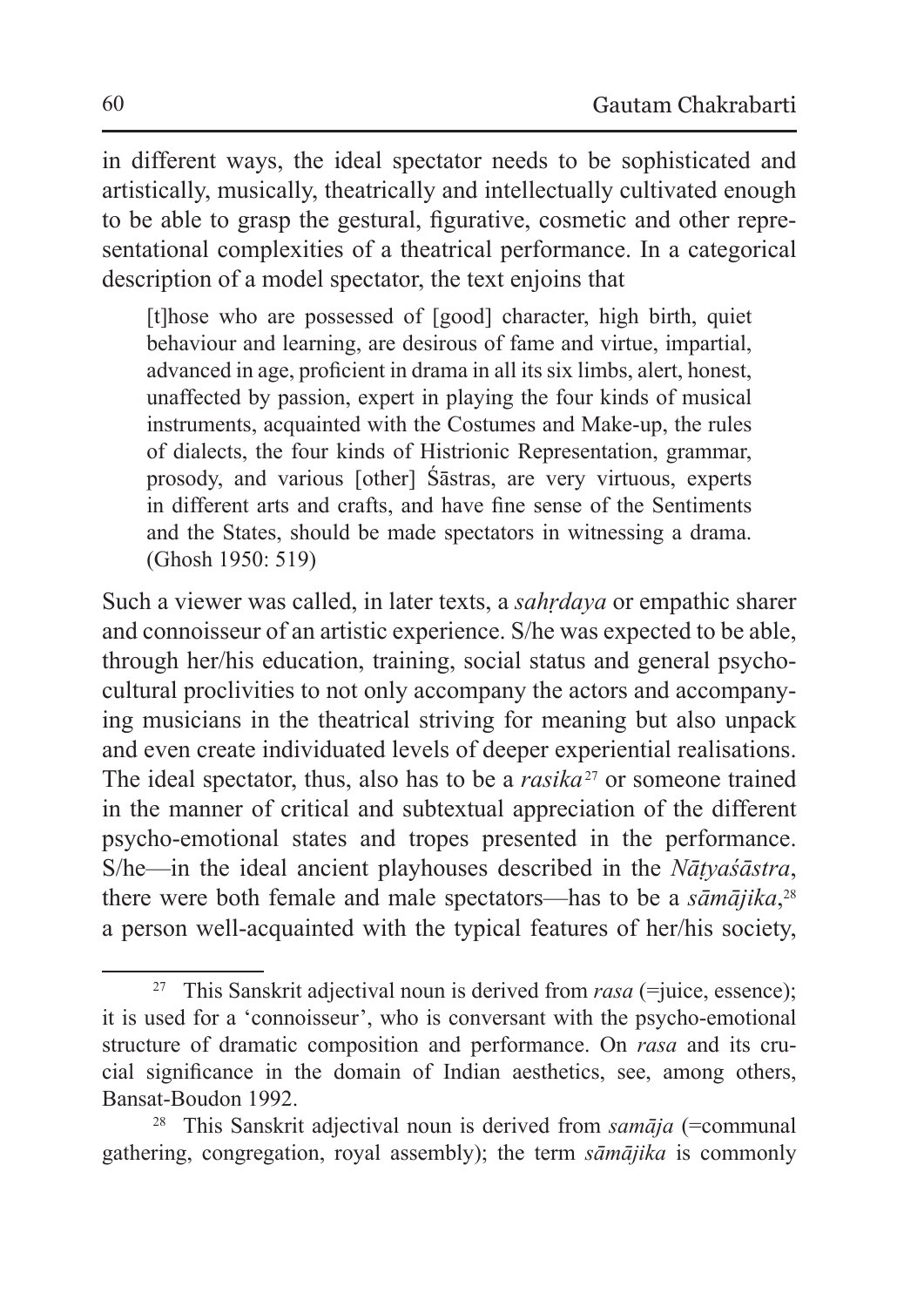thus facilitating a steady flow of dramatic material between the stage and the audience and a mutual co-creation of dramatic meaning.

From Bharata's clear and detailed definition of the ideal spectator, in the *Nāṭyaśāstra*, it is evident that the role played by the audience was central to the Indic dramaturgical space. The latter was reflective of the *theatrum mundi* in ways not dissimilar to those in which Mnouchkine relates her thematic and performative stage-constellations to the socio-political vicissitudes of the 'real world'. Bharata's vision, superficially, appears to be somewhat dismissive of *grāmya*<sup>29</sup> or nonurbane and, thus, supposedly vulgar tastes, but is, actually, a complex, pragmatic and self-reflexive assessment of the reality of an already quite diverse society. The *Nāṭyaśāstra*'s insistence that a dramatic performance be open to all and sundry necessitated dramaturgical and other investments in the creation and consolidation of public taste. This was in keeping with the original celestial mandate<sup>30</sup> of making behavioural knowledge accessible to all through drama, which was to

the Gods, as detailed in the first chapter of the *Nāṭyaśāstra*. In fact, the first chapter of Bharata's text, which deals with the origin of drama, begins with a statement that its content was "uttered by Brahman" (Ghosh 1950: 1). Later, the text states that "the Holy One (*bhagavat*) from his memory of all the Vedas shaped this Nāṭyaveda compiled from the four of them" (*ibid.*: 4). In an interesting and rigorous analysis, with a number of examples from the text, Tieken asserts that "the author, or authors, of [the] first five chapters of the *Nāṭyaśāstra* attempted to equate drama with the ritual sacrifice, describing drama in terms of ritual and organising the dramatic elements by placing them on a template derived from ritual" (Tieken 2001: 122). On the widely-debated issue—within the domain of Indology—of the origins of Indian theatre in ritual or religious practices, see Ganser 2017; for an updated discussion of the interpretation of the myth about the origins of theatre in the first chapter of the *Nāṭyaśāstra*, see Lidova 2017.

used in Abhinavagupta's commentary to mean 'spectator' and seems to refer to the social situation and/or cultural sophistication of the viewer.<br><sup>29</sup> This Sanskrit adjective is derived from *grāma* (=village); it is often

used to connote 'vulgar'. 30 This refers to the formulation of the origin of theatre in the Abode of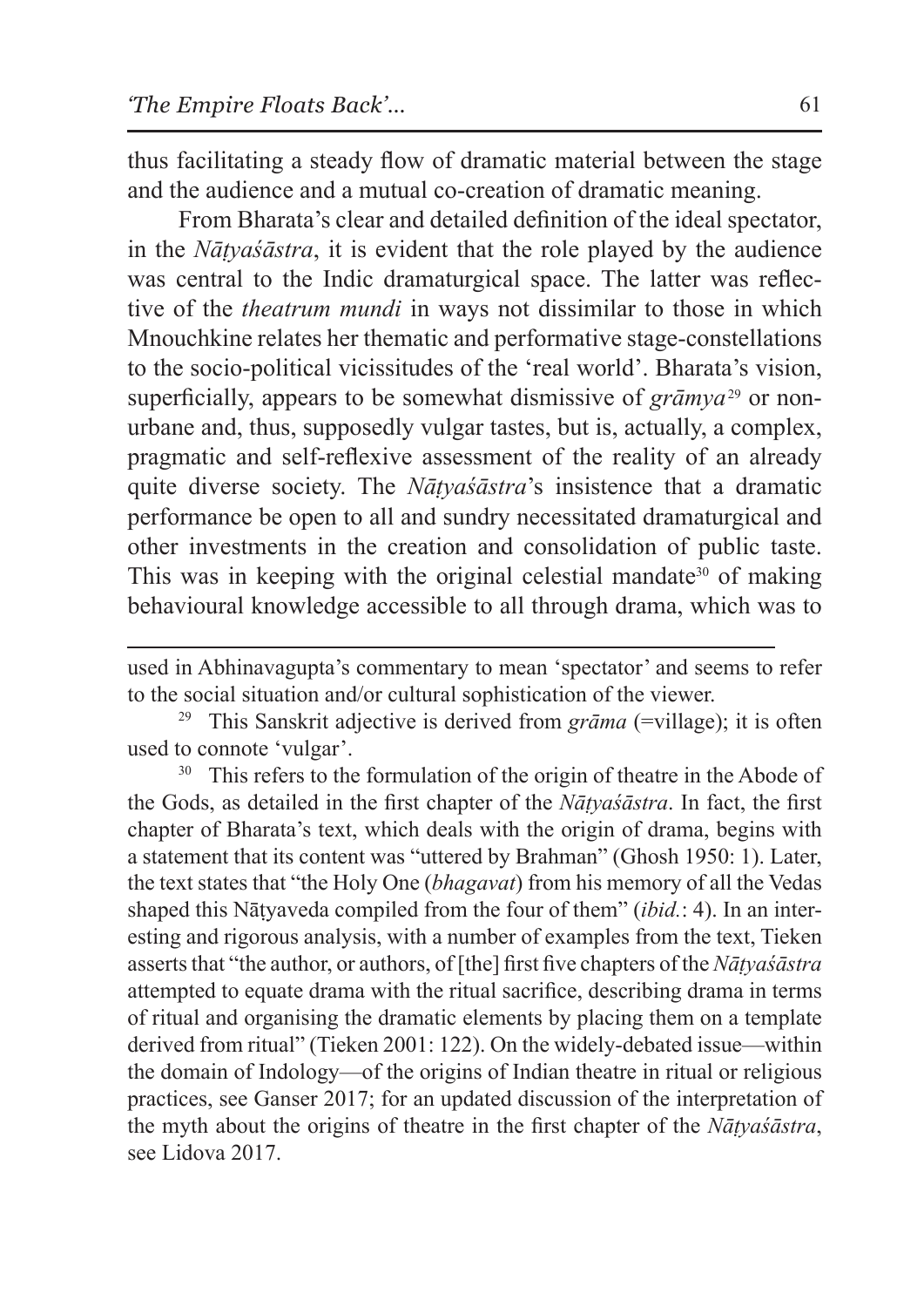mediate the indirect dissemination of restricted-access Vedic T/truth/s to the *hoi polloi*. In the words of Bharata, theatre

teaches duty to those bent on doing their duty, love to those who are eager for its fulfilment, and it chastises those who are ill-bred or unruly, promotes self-restraint in those who are disciplined, gives courage to cowards, energy to heroic persons, enlightens men of poor intellect and gives wisdom to the learned. (*ibid.*: 15)

Hence, it became rather imperative to effect a compromise between the needs of the general public and those of the *cognoscenti*. The former would be drawn by a well-known, rather simple storyline, while the latter were to be treated to the various multilayered gestural, poetic and musical conceits embedded within the performance. It is this holistic and all-encompassing didactic-recreational role<sup>31</sup> of drama that is referred to even in the works of the renowned Sanskrit dramatist Kālidāsa, who writes, implicitly referring to the *Nāṭyaśāstra*, that "drama is a type of entertainment that would capture the hearts of people of different tastes" (Rangacharya 1998: 74).

This does not, however, require any lowering of the thematic and interpretative thresholds of a play as the complicity of the audience is sought to be achieved by guiding, if necessary, the spectators towards the vision of the dramatist and/or—in the case of, among others, Mnouchkine—the theatre-director.

In the *Nāṭyaśāstra*, in Chapter XXVII (51 ff) the qualities of an audience are described thus: 'A spectator is one who has no obvious faults, who is attached to drama, whose senses are not liable to distraction, who is clever in guessing (putting two and two together), who can enjoy (others') joy and sympathise with (others') sorrows, who suffers with those who suffer and who has all [the nine characteristic] qualities in himself. (*ibid.*)

<sup>&</sup>lt;sup>31</sup> This role seems to be mirrored in the portmanteau-nature of what one may call the Bollywood turn of Indian cinema, with commercial Indian films seeking to combine moral-ethical messaging with entertainment.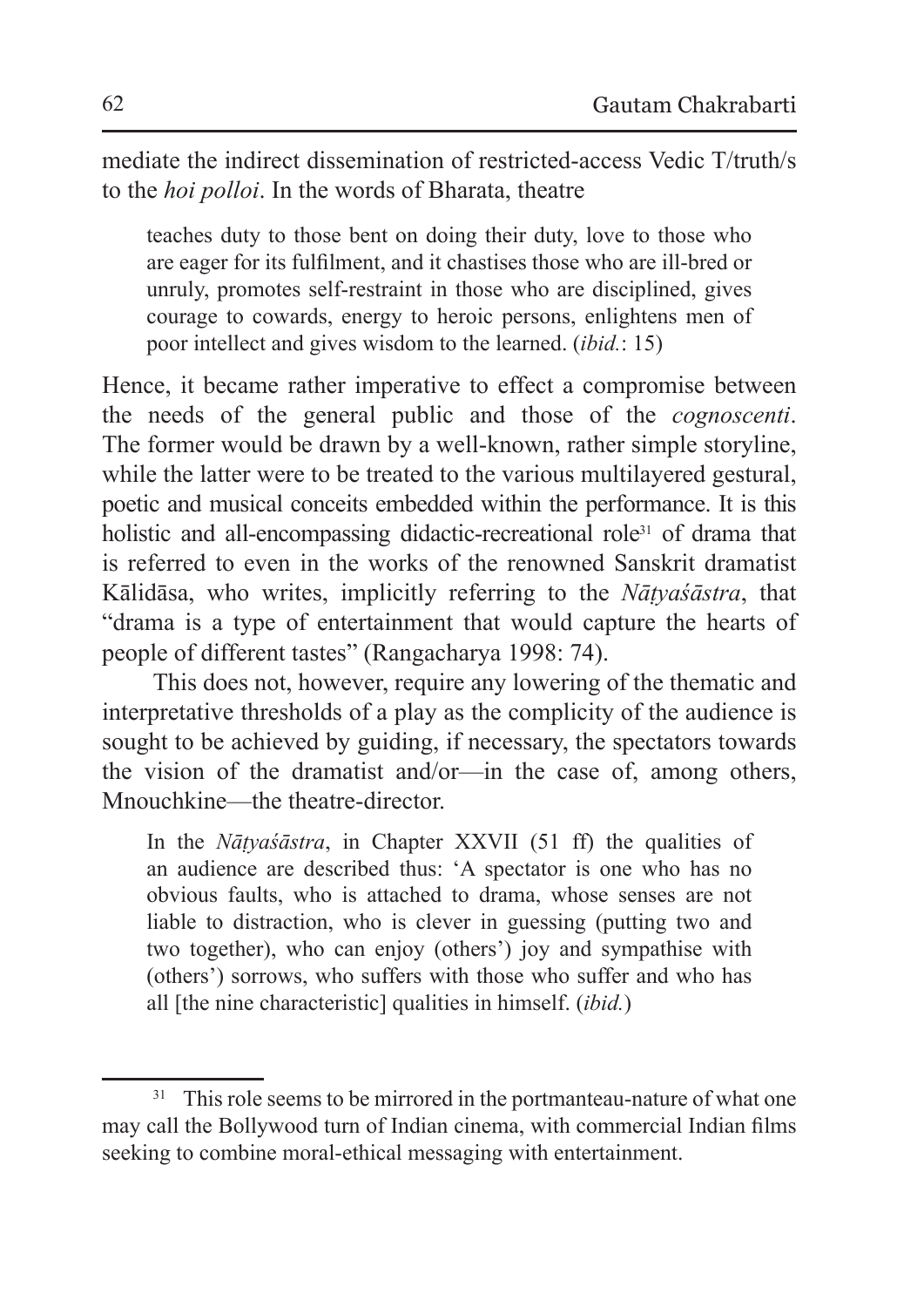In a nutshell, the ideal viewer is to be capable of immersion in the action on the stage and identify her/himself deeply in the metatextual processes that have been set in motion through the dramatic performance. Although empathy is required, an essential component of Indic performance-theorisation is that it required, and still requires for the spectator—a certain distance from the events represented. Hence, an audience must be capable of a full and nuanced appreciation of the various layers and significances of a play, which would necessitate a substantial knowledge of the various *rasa*s and other elements of artistic expression. The fate of a play is predicated upon the extent to which the viewers are able to critically unpack and appreciate the different *rasa*s characterising and animating it. This involves the comprehension of both the vocalised and demonstrated aspects of the performance and those that are left unverbalised, being conveyed through suggestive and indirect modes of theatrical expression.

The centrality of the audience and its appreciation of what is being acted out on the stage to the entire dramaturgical process is also well reflected in the detailed and almost perfectionist descriptions—in the *Nāṭyaśāstra*—of different kinds of playhouses, stage-designs, seating arrangements for the viewers, directional alignments *et al*. Thus, one may assume that the treatise operates from an awareness of the role of the physical attributes of the theatrical space in the creation of dramatic meaning, which may be seen to be constituted by possible dramatic approximations of the ritual order permeating the cosmos. This is similar to the manner in which Mnouchkine privileges the multi-focal use of different spatial and other physical elements of her theatrical productions. The multifunctional hangars of the Cartoucherie de Vincennes, the homebase of Le Théâtre du Soleil, the different levels of the stage/s on which *L'Indiade* has been staged, the Kathakali-like divisions of stage-space, the elaborate and luxuriant artifices of costume and gesture, facial and other bodily expressions and movements, and the cartoon-like fantasies of time and place that seek to transplant seemingly untranslatable ethnolinguistic registers, all bring Mnouchkine's dramaturgical motivations closer to those discussed in the *Nāṭyaśāstra*. In the words of Kiernander,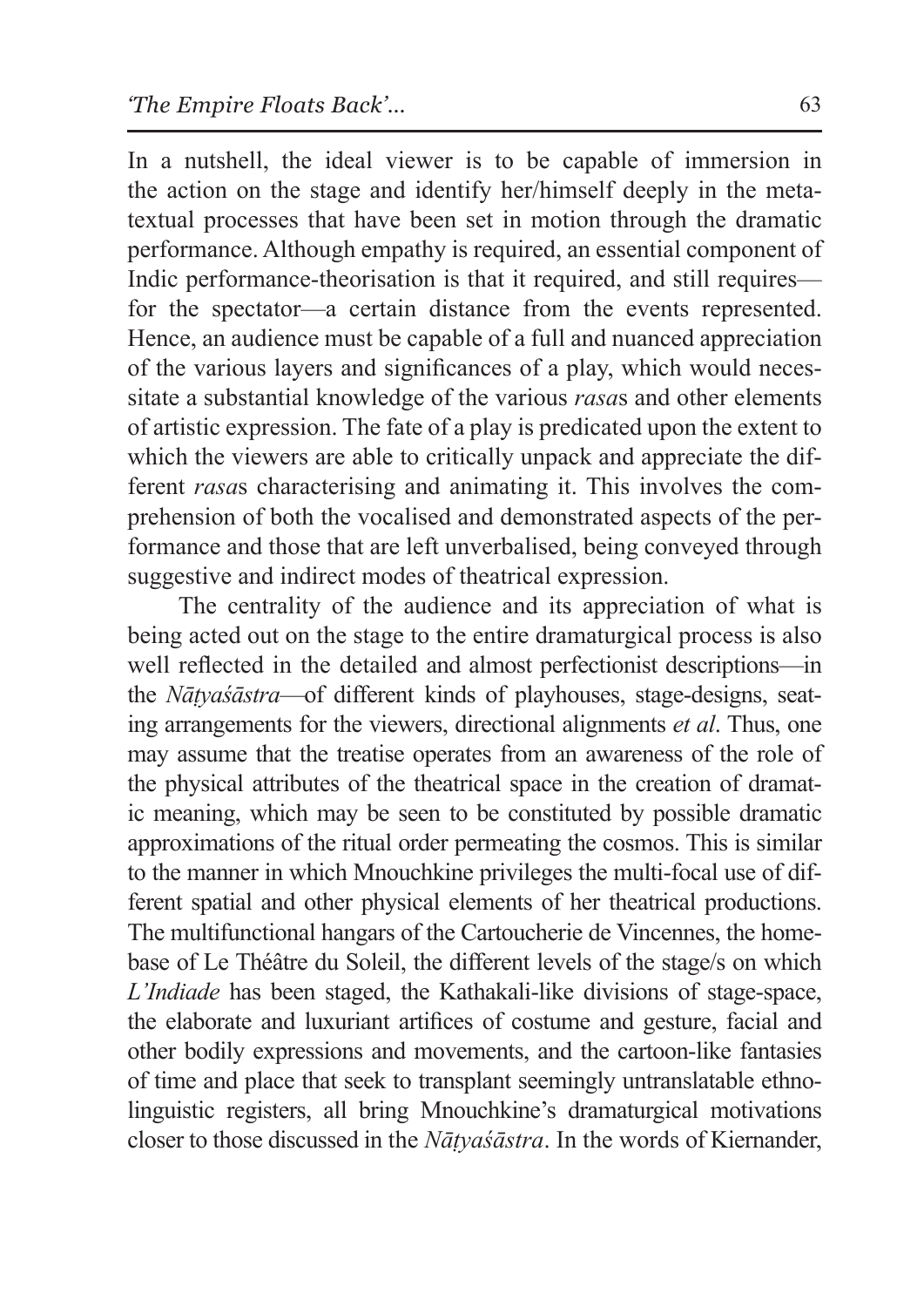who views Mnouchkine's Asian engagements as path-breaking developments that enrich the European performative ethic,

[Mnouchkine unpacks] the relationship between the elements of stage signs, to make the processes of devising and reading a production part of a more interesting and flexible act than straightforward mechanical substitution. (Kiernander 1992: 153)

It is also, one might even be able to venture, generally in this flexibility of dramaturgical suggestion/s that Mnouchkine's performative experiments may be seen as close, both in form and intent and, occasionally, in content to some of the staging prescriptions of the *Nāṭyaśāstra*. In this essay, however, the attempt has been to juxtapose Mnouchkine's methodological praxis with the theoretical postulates of Bharata's treatise, without suggesting any direct influence or correlation. Although it would have been interesting and, perhaps, rewarding to be able to look at Mnouchkine's stay in India—before she directed *L'Indiade—*in order to trace her readings in and responses to Indic dramaturgical theory and praxis and her conversations and other engagements with Indian critics and theatre-professionals, this is beyond the scope of this essay. While it stands to reason that she would have had ample opportunities to view performances of classical Indic dance-drama, in Kerala and elsewhere, one needs to study her correspondence and reading lists from that period from a biocritical perspective; this, again, is beyond the scope of this work. What has been attempted above is a transcultural textual-performative comparison between a canonical Indic text of dramaturgy and an experimental intercultural play on post/ colonial Indian history by a border-crossing European theatre-director, who seems to have a sustained interest in and engagement with Asian especially South- and East-Asian—dramaturgical forms and techniques. What has also been attempted—though this would also require another full-length essay—is to engage with the ritual dimension of Mnouchkine's work, by focusing on the ritualisation of dramatic action, as especially visible in her privileging of the body and non-verbal gestural registers in *L'Indiade*. Rather than revealing an engagement with the ritual dimensions of Indic dance and theatre praxes—through a possible direct reading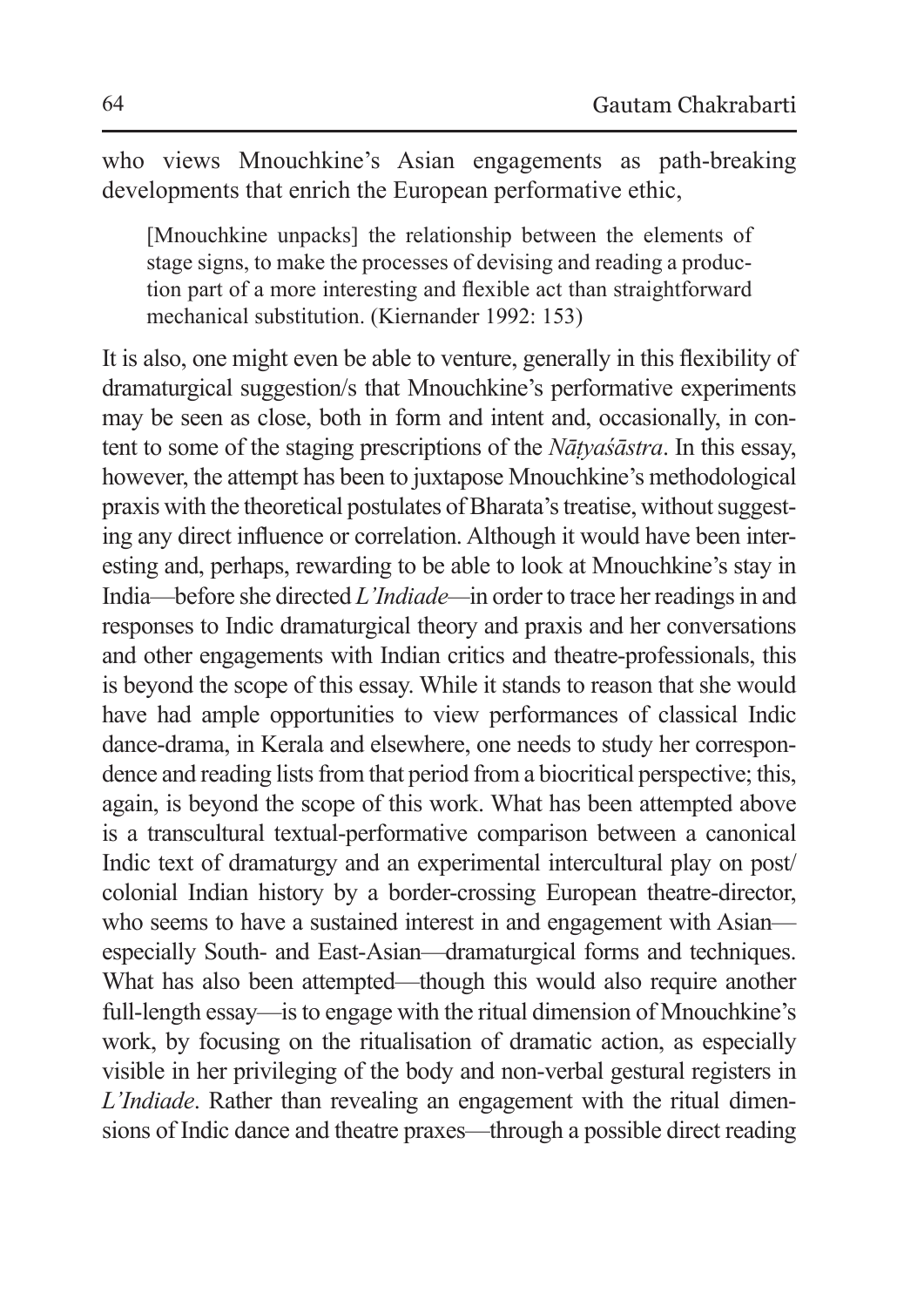of the *Nāṭyaśāstra—*it has been suggested that Mnouchkine's attention to the various non-dialogic features of a theatrical production is in keeping with her direct observations of contemporary Indian performance-practices. The latter, it stands to reason, appear to have implicitly and/or explicitly preserved a number of the precepts of the *Nāṭyaśāstra*, which were imbibed—as mediated through early-20<sup>th</sup>-century European aesthetic sensibilities—by Mnouchkine in her work. The idealised presentation of the Indic "art of dancing as akin to *yoga*, and the gestures of the dancers as symbolic and hieratic, and common to ritual" (Ganser 2017: xii) appears, in fact, to have captured the imagination of the European avant-garde, of which Mnouchkine is a doyen. Though it would require a more substantial and wide-ranging analysis of Mnouchkine's engagement with the Sanskrit dramaturgical tradition to be able to pronounce anything definitive in this regard, one cannot fail to notice the parallels between Bharata's conception of an ideal dramatic performance and a cross-cultural performative endeavour like *L'Indiade*.

### **References**

#### **Primary Sources**

- Cixous, H. 1987. *L'Indiade ou l'Inde de leurs rêves* (*The 'Indiad' or India of Their Dreams*) *et quelques écrits sur le théâtre*. Paris: Théâtre du Soleil.
- Ghosh, M. (ed. & tr.). 1950. *The Nāṭyaśāstra: A Treatise on Hindu Dramaturgy and Histrionics Ascribed to Bharata-Muni, Vol. I (Chapters I-XXVII)*. Calcutta: The Royal Asiatic Society of Bengal.

Prenowitz, E. (ed.). 2004. *Selected Plays of Hélène Cixous*. London: Routledge.

Rangacharya, A. 1998. *Introduction to Bharata's* Nāṭyaśāstra. New Delhi: Munshiram Manoharlal.

#### **Secondary Sources**

- Ashcroft, B. et al. 2002. *The Empire Writes Back: Theory and Practice in Post-Colonial Literatures*. New York: Routledge.
- Balme, C. 2016. Maurice E. Bandmann and the Beginnings of a Global Theatre Trade. In: *Journal of Global Theatre History*, 1(1): 34–45. https://doi. org/10.5282/gthj/2016-1p34-45.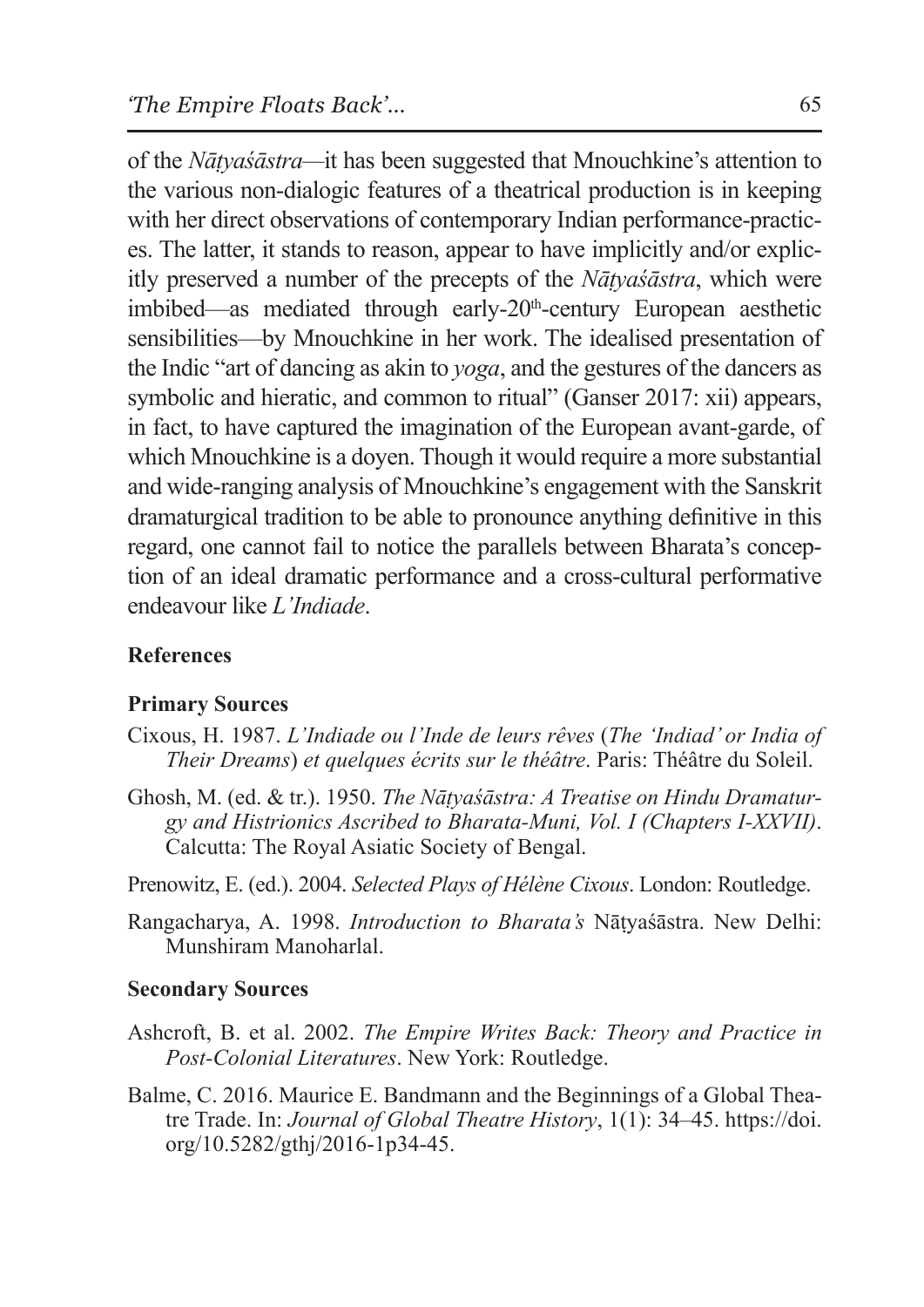- Banham, M. (ed.). 2000. *The Cambridge Guide to Theatre*. Cambridge: Cambridge University Press.
- Bansat-Boudon, L. 1992. *Poétique du théâtre indien: lectures du Nāṭyaśāstra*. Paris: Ecole Française d'Extrême-Orient.
- Carlson, M. A. 1990. Peter Brook's 'The Mahabharata' and Ariane Mnouchkine's 'L'Indiade' as Examples of Contemporary Cross-Cultural Theatre. In: E. Fischer-Lichte, et al. (eds.). *The Dramatic Touch of Difference: Theatre, Own and Foreign*. Tübingen: Gunter Narr: 49–56.
- Clubb, L. G. 1989. Prologue Theatregrams. In: L. G. Clubb (ed.). *Italian Drama in Shakespeare's Time*. New York: Yale University Press: 1–26. https://doi.org/ 10.2307/j.ctt211qz0b.4.
- Cohen, P. 2009. Troupe's Communal Vision Includes Lunch. *The New York Times*, 6<sup>th</sup> July, 2009, C1. http://theater.nytimes.com/2009/07/06/ theater/06mnouchkine.html?pagewanted= $2&r=0$  (accessed on 9<sup>th</sup> October, 2013).
- Fischer-Lichte, E. 2005. *Theatre, Sacrifice, Ritual: Exploring Forms of Political Theatre*. London & New York: Routledge.
- Ganser, E. 2017. Theatrical and Ritual Boundaries in South Asia: An Introductory Essay. In: *Cracow Indological Studies*, 19(1): vii–xxiv. https:// doi.org/10.12797/CIS.19.2017.01.01.
- —. 2007. The Spectacular Dimension of Emotion in Indian Theatre. In: *Rivista degli Studi Orientali* (2007), 80: 63–79.
- *Genetics Home Reference.* 2018. Can Changes in the Structure of Chromosomes Affect Health and Development? In: *Genetics Home Reference*, published on 9<sup>th</sup> January, 2018. https://ghr.nlm.nih.gov/primer/mutationsanddisorders/structuralchanges (accessed on 11th January, 2018).
- Greenblatt, S. 2001. Racial Memory and Literary History. In: *PMLA*, 116(1), Special Topic: Globalizing Literary Studies (January): 48–63.
- Greenblatt, S. et al. (eds.). 2010. *Cultural Mobility: A Manifesto*. Cambridge: Cambridge University Press.
- Hardikar, A. R. 1994. The Aesthetic Appreciator or *Sahṛdaya.* In: *Annals of the Bhandarkar Oriental Research Institute*, 75(1/4): 265–272.
- Hiß, G. 2005. Die Geburt des Regietheaters aus dem Geist des Gesamtkunstwerks. In: *Synthetische Visionen. Theater als Gesamtkunstwerk von 1800 bis 2000*. München: Epodium: 123–162.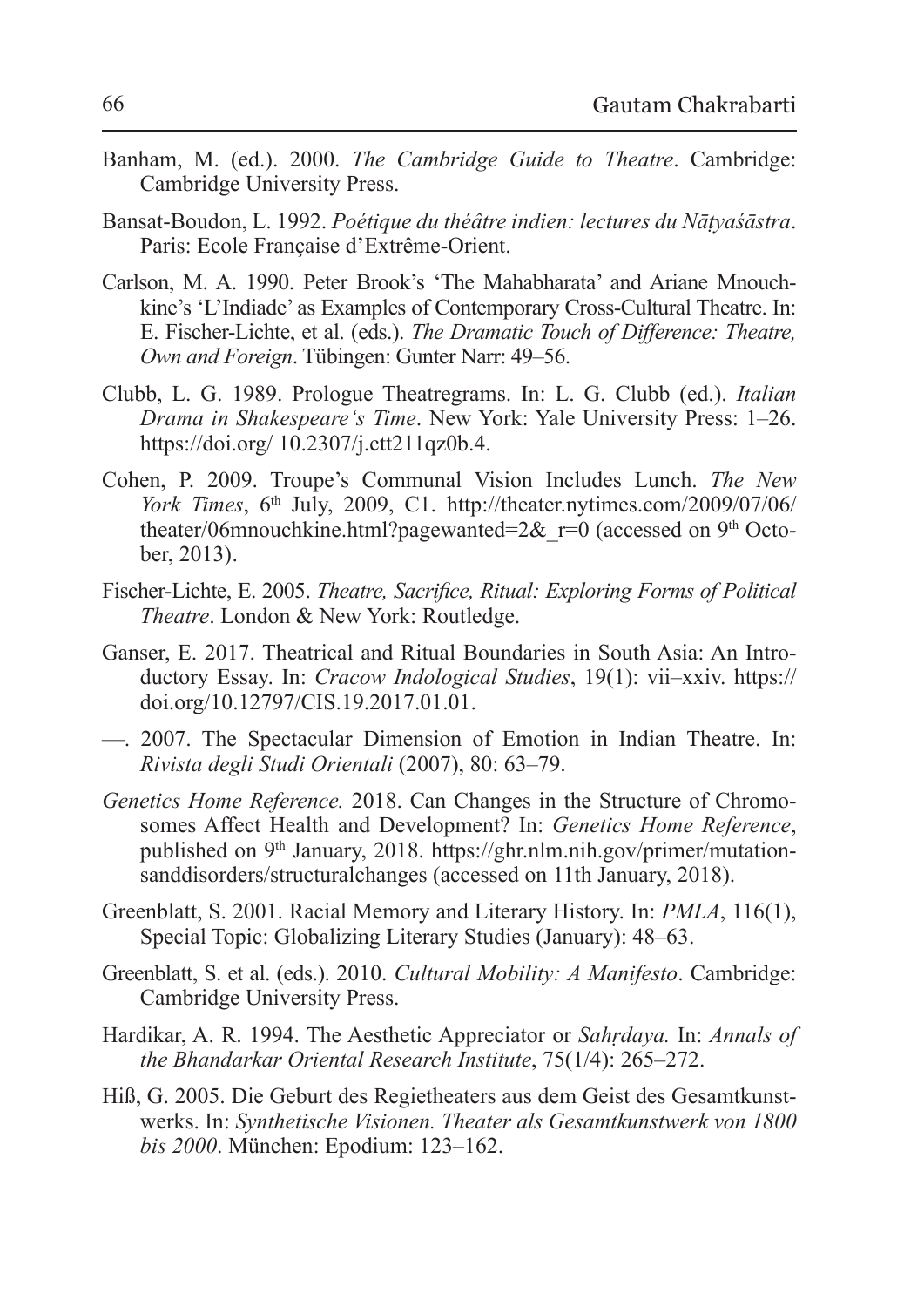- Kiernander, A. 1992. Reading(,) Theatre(,) Techniques: Responding to the Influence of Asian Theatre in the Work of Ariane Mnouchkine. In: *Modern Drama*, 35(1): 322–333. https://doi.org/10.1353/mdr.1992.0025.
- Küpper, J. 2018. *The Cultural Net: Early Modern Drama as a Paradigm*. Berlin–Boston: Walter de Gruyter.
- Lidova, N. 2017, The Ritual Boundaries of Ancient Indian Theatre. In: *Cracow Indological Studies*, 19/2: 1–32. http://doi.org/10.12797/ CIS.19.2017.02.01.
- Lingorska, M. 2007. Between Performance and Competence: Exploring the Idea of Audience According to Indian Classical Views. In: H. Brückner et al. (eds.). *The Power of Performance. Actors, Audiences and Observers of Cultural Performances in India*. New Delhi: Manohar.
- Mehta, B. 2002. *Widows, Pariahs and Bayadères: India as Spectacle*. Lewisburg: Bucknell University Press.
- Miller, J. G. 2007. *Ariane Mnouchkine*. Oxford: Routledge.
- Pavis, P. 1990. Interculturalism in Contemporary Mise en Scène. The Image of India in 'The Mahabharata' and the 'Indiade'. In: E. Fischer-Lichte et al. (eds.). *The Dramatic Touch of Difference: Theatre Own and Foreign*. Tübingen: Gunter Narr: 57–71.
- Picon-Vallin, B. 2014. *Le Théâtre du Soleil: Les cinquante premières années*. Arles: Actes Sud Editions.
- Picon-Vallin, B. et al. 2006. Reflections on Forty Years of Theatre du Soleil. In: *Theater*, 36(2): 82. https://doi.org/10.1215/01610775-36-2-82.
- Schaub Abkarian, C. Akram Khan Company. 2015. http://www.akramkhancompany.net/company-profiles/catherine-schaub-abkarian/ (accessed on 16th January, 2018).
- Schmitt, N. C. 2014. *Befriending the* Commedia dell'Arte *of Flaminio Scala: The Comic Scenarios*. Toronto–Buffalo–London: University of Toronto Press.
- Seidman, M. M. 2004. *The Imaginary Revolution: Parisian Students and Workers in 1968*. New York–Oxford: Berghahn.
- Shulman, D. D. 2015. Studies in Kūṭiyāṭṭam: The Living Sanskrit Theatre of Kerala. In: *Annuaire de l'École pratique des hautes études (EPHE), Section des sciences religieuses*, 122: 105-110.
- Sweeney, B. 2008. *Performing the Body in Irish Theatre*. London: Palgrave Macmillan. https://doi.org/10.1057/9780230582057.